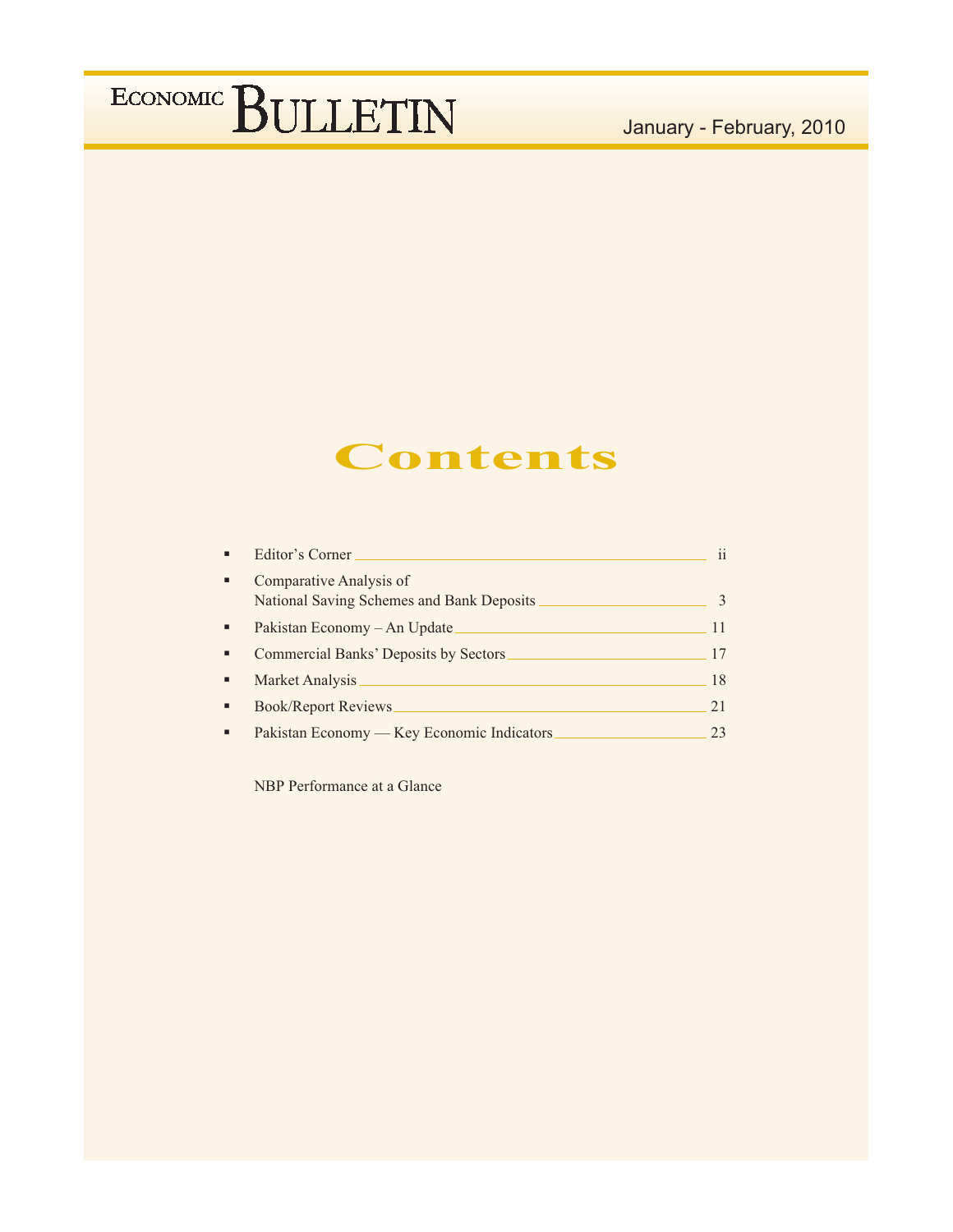# **Editor's Corner**

Dear Readers.

The government plans to implement Value Added Tax (VAT), essentially a tax on consumption of goods and use of services w.e.f. July 1, 2010. A draft law which proposes a unified rate of 15 percent VAT has been submitted to the Parliament and the provincial assemblies.

Wikipedia writes, VAT applies to all provisions of goods and services. VAT is assessed and collected on the value of goods or services that have been provided everytime there is a transaction (sale/purchase). The seller charges VAT to the buyer, and the seller pays this VAT to the government. If, however, the purchaser is not an end user, but the goods or services purchased are costs to its business, the tax it has paid for such purchases can be deducted from the tax it charges its customers.

Pakistan has one of the lowest tax-GDP ratio at 9.2 percent, as it suffers from a narrow tax base, large scale exemptions, widespread leakages and evasion, low tax compliance, presence of a large undocumented informal sector and weak audit and enforcement. Furthermore, there is a mismatch between the sectoral shares of the major sectors of the economy to GDP and their contribution to the tax pool. Agriculture contributes 21 percent to GDP but its share in taxes is a mere 1.2 percent, while the services sector with an increasing share in the economy, nearly 60 percent of GDP, contributes 33 percent to tax collected. Given the shortfall in the agriculture and services sector, industries contribution to taxes is substantial. With a 16.8 percent share in GDP it contributes as high as 62 percent to taxes.

Exemptions and concessions available to various sectors, regions and activities have been factors responsible for the low share in taxes. These are available under the major tax heads and have been granted in the past to protect vulnerable groups of society, some are done for administrative reasons, some are introduced to protect certain industries or for the development of infant industries. Threshold exemptions are another form of exemption allowed under various taxes.

The government proposes a standard tax rate of 15 percent for VAT, which is to replace the existing 16 percent Sales Tax from July 1, 2010. Instead of multiple rates, a unified rate would now be applicable. It would significantly reduce the quantum of exemptions, as these have been restricted to essential commodities, compared to widespread exemptions that prevails under Sales Tax. It would cover all goods and services, instead of limited services. The present Sales Tax Act 1990 would be repealed. The exemption of threshold for retailers is proposed to be enhanced from Rs5 million to Rs7.5 million under VAT. All retailers above Rs7.5 million ceiling will automatically come under the VAT.

The low tax base where domestic sources of financing the development needs of the economy have fallen short, has led to dependence on external financing. At least 6.5–7.0 percent growth is needed for sustained economic recovery and revival, which requires broad based taxes. VAT when implemented would help generate more revenues to help finance the development needs of the economy.

Ayesha Mahn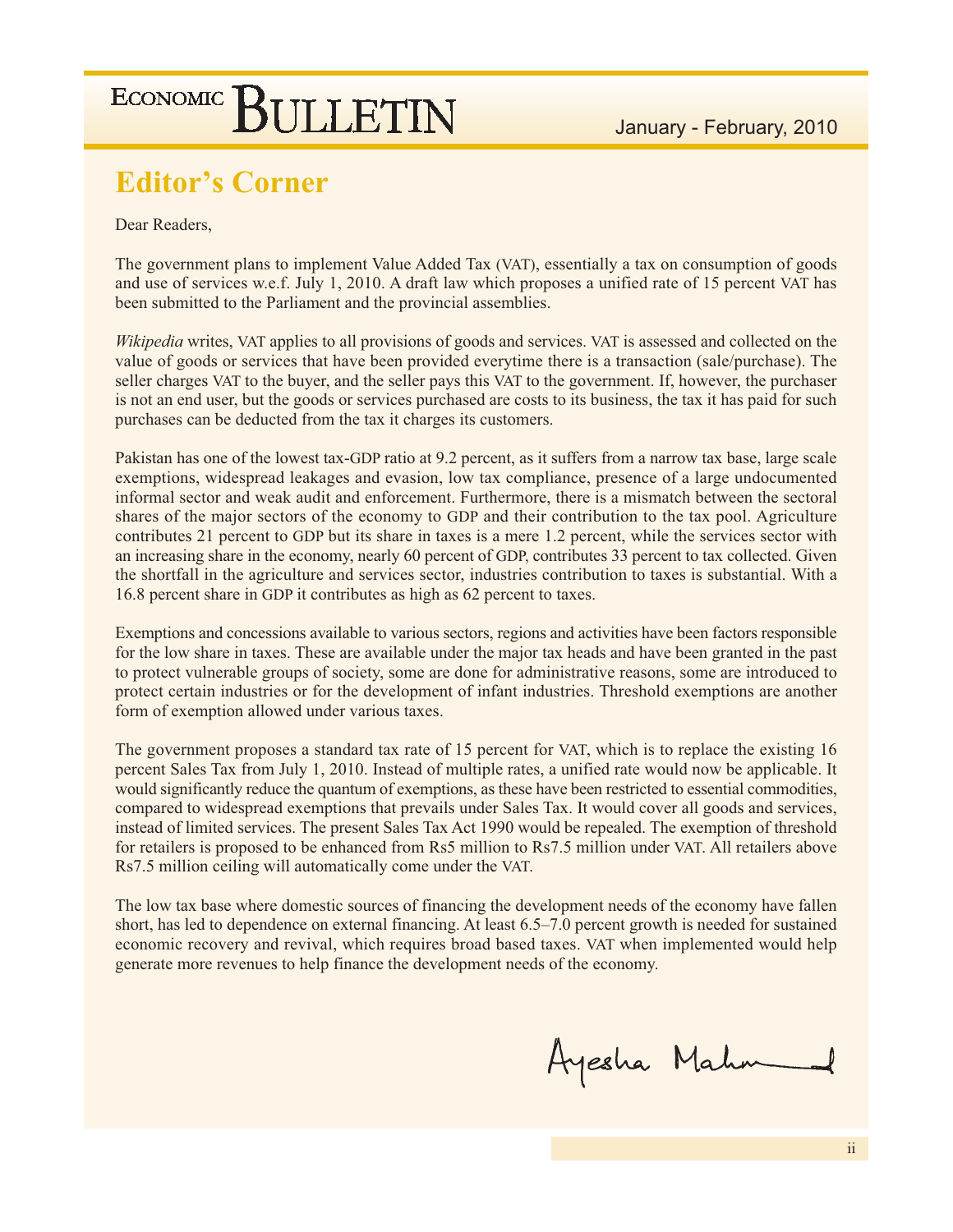# **Comparative Analysis of National Saving Schemes and Bank Deposits**

Factors

resposible for

savings

 $low$ 

**Bank** 

deposits<br>& NSS

**CDNS** 

set up

Savings are an important determinant of economic growth. Its mobilization and efficient utilization for financing the required investment is essential for rapid development of the economy. Increased investment is possible only through higher savings rate.

Pakistan is categorized among the low savers of the world. Its national savings rate at 14.3 percent compares poorly with other regional economies like Bangladesh, India, Malaysia and China. Its even behind Sri Lanka. The low savings rate has implications for economic growth in the long run. Low savings in the economy not only reflects the higher consumption level in the economy, but also the limited availability of developed long term saving options. As the existing saving options have not generated enough resources the economy has to rely on domestic borrowing or external funding to finance the investment needs of the economy.

Pakistan has a low savings rate

Why low

level of

savings

exist

In Issues in Pakistan's Economy, S. Akbar Zaidi writes, 'there are essentially two major schools of thought which explain why low levels of savings exist. The financial repression school argues that low or negative real interest rates, alongwith high and variable inflation rates are the major impediments to savings, capital formation and growth. The financial structure school believes that, especially in underdeveloped countries, low savings, investment and growth exist because of the lack of depth and breadth in the financial sector, since financial assets, markets and institutions are few and not well developed. [Quotes Khan, Ashfaque Hasan, 'Financial Repression, Financial Development and Structure of Savings in Pakistan,' Pakistan Development Review, Vol 27, no.4, 1988 pg 701] However, if the economy develops a network of financial institutions which makes available different types of instruments, it would have a positive impact on savings and investment.'

Evidence exists to show support for both schools of thought. An increase in the real

interest rates will stimulate savings, while with financial development and as more institutions and instruments are made available, aggregate savings will also increase.

In addition to low level of savings, their declining trend in recent years is a cause for concern. National savings has fallen from 20.8 percent in 2003 to 13.5 percent in 2008, thereafter recording some improvement in 2009. The low savings rate in the economy in the last two years is primarily attributable among other factors to slower economic activities, inflationary pressures which has eroded people's purchasing power, poor inflation adjusted returns on financial instruments (especially on deposits) and cultural factors which encourages consumption.

This paper seeks to analyze the trends in two of the major components of financial savings i.e. bank deposits and national saving schemes. Banking sector deposits constitute 60.3 percent of financial savings, while investments in the national saving schemes have a share of 18 percent. Financial savings are subset of national savings and include bank deposits, investment in National Saving Schemes (NSS), currency in circulation, deposits of NBFIs, investment in mutual funds and General Provident Fund.

To mobilize funds which would promote financial savings in the economy and also finance the budget deficit, the government set up the Central Directorate of National Savings (CDNS), which offers a variety of financial instruments; Defence Saving Certificates (DSC), Special Saving Certificates, Regular Income Certificates, Bahbood Saving Certificates and various types of accounts — Savings Account, Special Account, Pensioner's Benefit Account. These are of various maturities from 3 to 10 years, with varying interest rates and principal repayment methods. These schemes are guaranteed by the Government of Pakistan.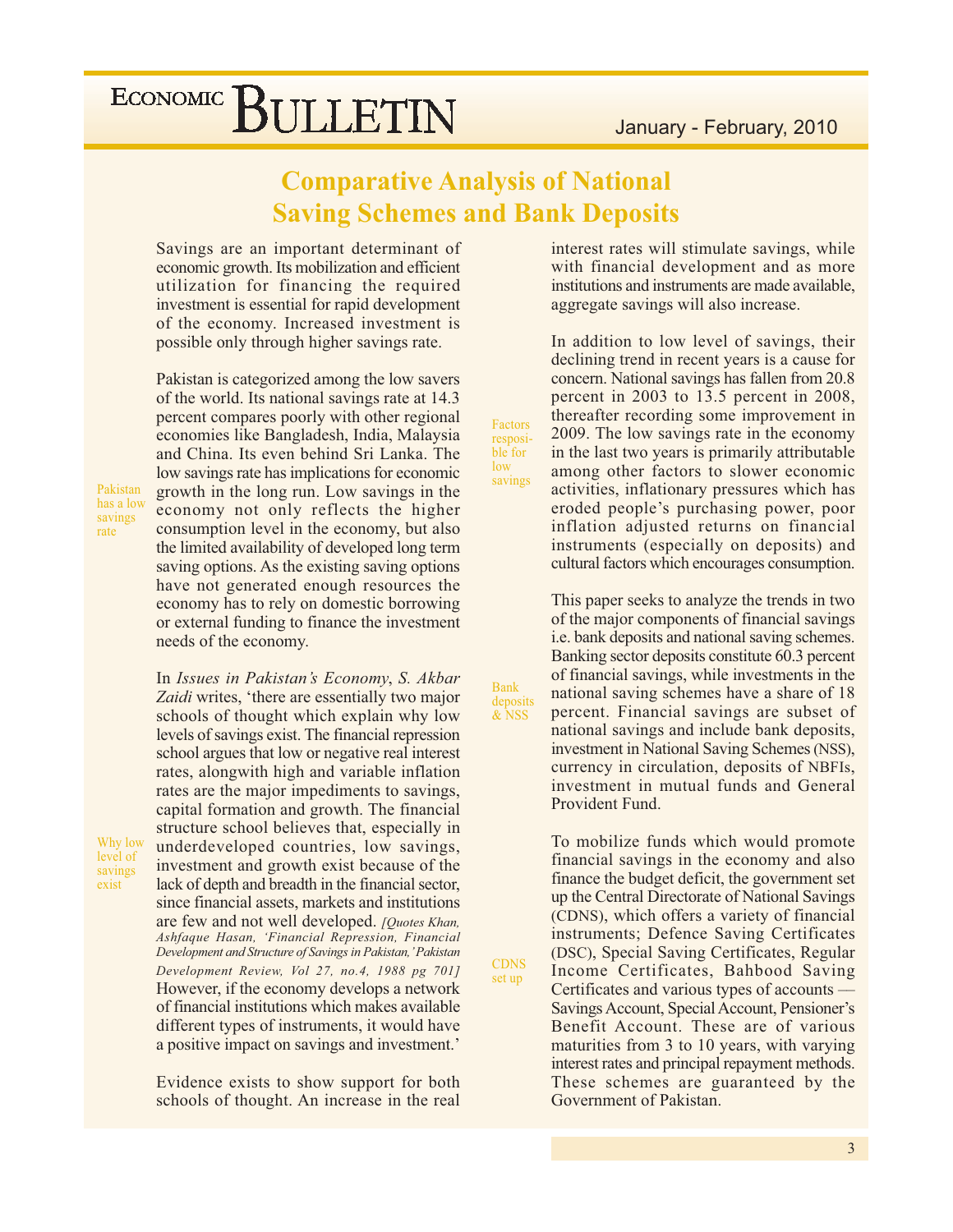The revenue generated from the NSS have promoted financial savings in the economy and have generated the much needed funds for the government for financing of its budgetary deficit. They have proved to be less inflationary compared to financing of the deficit through external sources or bank borrowings. They have however, been the most expensive domestic source of deficit financing, as they have added to the domestic debt of the government.

Scheduled banks operating in Pakistan offer fixed deposits of various maturities and rate of return and also offer saving schemes and Certificates to mobilize surplus funds from the public.

#### **Outstanding Amount in National Saving Schemes**

|             | Rupees<br><b>Billion</b> | NSS as % of<br><b>Budget Deficit</b> | NSS as % of<br><b>National Savings</b> |
|-------------|--------------------------|--------------------------------------|----------------------------------------|
| <b>FY90</b> | 131.9                    | 31.8                                 | 14.6                                   |
| <b>FY91</b> | 134.7                    | 3.1                                  | 1.9                                    |
| <b>FY92</b> | 139.0                    | 4.7                                  | 2.1                                    |
| <b>FY93</b> | 144.3                    | 5.0                                  | 2.9                                    |
| <b>FY94</b> | 176.7                    | 35.1                                 | 13.2                                   |
| <b>FY95</b> | 210.8                    | 32.4                                 | 12.6                                   |
| <b>FY96</b> | 252.9                    | 30.5                                 | 16.8                                   |
| <b>FY97</b> | 311.8                    | 37.6                                 | 20.6                                   |
| <b>FY98</b> | 412.8                    | 49.4                                 | 25.8                                   |
| <b>FY99</b> | 542.4                    | 72.3                                 | 39.9                                   |
| <b>FY00</b> | 633.8                    | 44.8                                 | 21.9                                   |

Source: Pakistan: Financial Sector Assessment 1999-2000

Low

Deposit Rates

The above Table shows that during the 1990s total outstanding amount in NSS showed a steady rise. By end June 2000 it stood at Rs633.8 billion, compared with Rs131.9 billion in 1990. The substantial rise in NSS receipts was a result of increased rate of profit. The profit rates on various national saving schemes were high during the 1990s. The real interest rates on DSC (after adjusting for inflation) ranged from 3 percent to 11.4 percent, while on SSC it ranged between 2 percent-9 percent. Weighted average deposit rates meanwhile were negative for the period FY91-FY98, and thereafter showed a marginal increase. The higher profit rates on NSS alongwith lower deposit rates in the banking sector played a role in diversifying funds to these lucrative schemes.

## January - February, 2010

#### **Interest Rate Structure**

|                            |                               |                   |                |            | (Percent as on end June) |            |
|----------------------------|-------------------------------|-------------------|----------------|------------|--------------------------|------------|
|                            | Deposit<br>Rates*             | Lending<br>Rates* | T-bill<br>Rate | <b>DSC</b> | SSC-R                    | <b>RIC</b> |
|                            | <b>Nominal Interest Rates</b> |                   |                |            |                          |            |
| <b>FY90</b>                | 8.2                           | 10.6              | 6.0            | 15.6       |                          |            |
| <b>FY91</b>                | 6.0                           | 10.8              | 6.0            | 15.6       |                          |            |
| <b>FY92</b>                | 6.4                           | 13.2              | 11.3           | 15.6       | 13.6                     |            |
| <b>FY93</b>                | 6.1                           | 13.3              | 12.3           | 15.6       | 13.6                     | 13.8       |
| <b>FY94</b>                | 6.2                           | 13.7              | 12.4           | 16.0       | 13.7                     | 13.8       |
| <b>FY95</b>                | 6.3                           | 13.7              | 11.7           | 16.0       | 14.9                     | 14.6       |
| <b>FY96</b>                | 6.4                           | 14.4              | 12.8           | 16.0       | 15.8                     | 14.6       |
| <b>FY97</b>                | 6.8                           | 14.6              | 15.5           | 18.0       | 16.9                     | 18.0       |
| <b>FY98</b>                | 6.8                           | 15.6              | 15.0           | 18.0       | 16.9                     | 18.0       |
| <b>FY99</b>                | 6.5                           | 14.8              | 12.9           | 16.0       | 14.7                     | 16.0       |
| <b>FY00</b>                | 5.5                           | 14.5              | 8.7            | 15.0       | 12.6                     | 14.0       |
| <b>Real Interest Rates</b> |                               |                   |                |            |                          |            |
| <b>FY90</b>                | 2.2                           | 4.6               | 0.0            | 9.6        |                          |            |
| <b>FY91</b>                | $-6.7$                        | $-1.9$            | $-6.7$         | 2.9        |                          |            |
| <b>FY92</b>                | $-4.2$                        | 2.6               | 0.7            | 5.0        | 3.0                      |            |
| <b>FY93</b>                | $-3.7$                        | 3.5               | 2.5            | 5.8        | 3.8                      | 4.0        |
| <b>FY94</b>                | $-5.1$                        | 2.4               | 1.1            | 4.7        | 2.4                      | 2.5        |
| <b>FY95</b>                | $-6.8$                        | 0.7               | $-1.3$         | 3.0        | 1.9                      | 1.6        |
| <b>FY96</b>                | $-4.4$                        | 3.6               | 2.0            | 5.2        | 5.0                      | 3.8        |
| <b>FY97</b>                | $-5.0$                        | 2.8               | 3.7            | 6.2        | 5.1                      | 6.2        |
| <b>FY98</b>                | $-1.0$                        | 7.8               | 7.2            | 10.2       | 9.1                      | 10.2       |
| <b>FY99</b>                | 0.8                           | 9.1               | 7.2            | 10.3       | 9.0                      | 10.3       |
| <b>FY00</b>                | 1.9                           | 10.9              | 5.1            | 11.4       | 9.0                      | 10.4       |
| * Weighted average         |                               |                   |                |            |                          |            |

Source: Pakistan: Financial Sector Assessment 1999-2000

Attractive rates of return on NSS schemes were offered during the 1990s, as opposed to other investment opportunities. The rates were predetermined, there was no market mechanism for determination of rates of return. This had given them an edge over other savings opportunities which had led to distortionary impact on the economy in the face of (i) weak growth in deposits of banks and (ii) increasing burden of domestic debt.

The increase inflows during the 1990s show that rates of return on national saving schemes were higher compared to weighted average deposit rates. For instance in 1997 and 1998 when returns on Special Saving Certificates were 16.9 percent, banks were offering 6.8 percent. After adjusting for inflation, the real interest rates on bank deposits have been negative for the period 1991 to 1998 and thereafter have shown a marginal rise. On the other hand, real interest rates on NSS have been positive, ranging between 2.5 percent to 11.4 percent.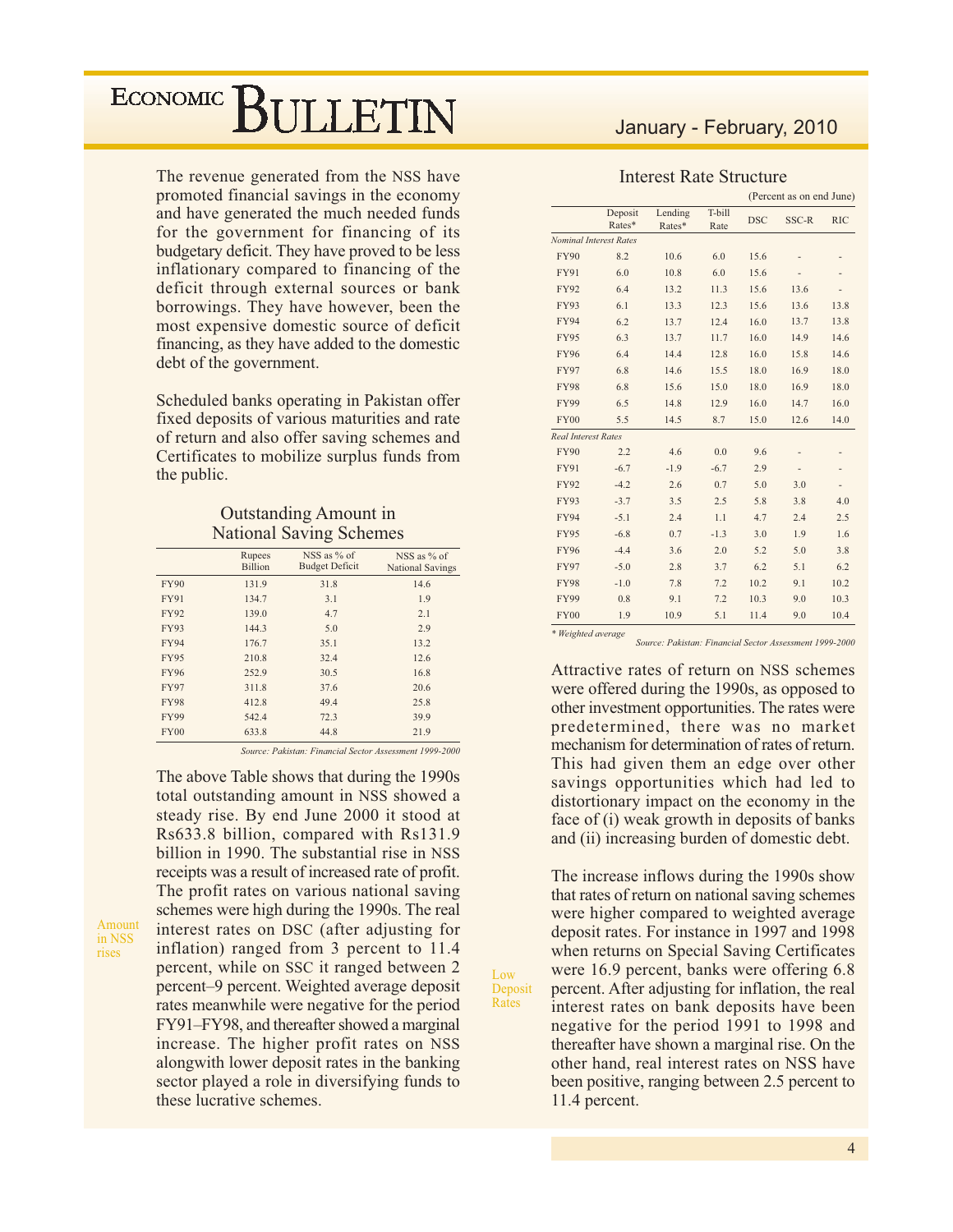Diversion  $\circ$ f deposits from banking sector

**Initiatives** 

under-

taken

The higher profit rates on NSS have diverted deposits from the banking sector to these attractive schemes and resulted in lower deposit base of the banks, particularly in late 1990s. The SBP Financial Sector Assessment Report 1999-2000 states, 'The administered nature of profit structure of NSS was mainly responsible for distortion in the term structure of interest rates. Nominal returns offered on any instrument should depend on maturity period, the frequency of interest payments, rate of inflation, tax on interest payments and credit worthiness of issuer. Therefore, the differentials between NSS profit rates and banks' deposit rates should not be very high. The need to rationalize the profit structure of NSS in line with the banking sector of the economy was therefore imperative.

Realizing the impact of higher profit rates on NSS and their implications for the economy, the government in 2000 undertook several initiatives; imposed a ban on institutional investment in NSS, which substantially reduced their gross sales, linked profit rates on medium to long term NSS to the rate of return on PIBs, imposed 10 percent withholding tax on profits from NSS (w.e.f. July 1, 2001) if the amount in these schemes exceeds Rs300,000/- and prohibited banks from selling NSS from June 2003 in order to discourage arbitrage opportunities due to the wide interest rate differential between NSS rates and lending rates on loans secured by these instruments.

Following this linkage, profit rates on NSS have witnessed substantial changes. Rates came down on various NSS and helped in squeezing the differential between NSS and bank deposit rates. Despite a significant reduction in NSS rates, the differential is still considerably high.

During  $FY98 - FY03$  though real rates on NSS declined by about 1.8–3.5 percentage points, they were still at a relatively higher level of 6.7 to 7.7 percent.

As a consequence of these measures investments in NSS started declining. While

## January - February, 2010

FY04 saw a negligible growth of 0.2 percent, it recorded a decline in FY05 and FY06. The average growth rate of NSS during FY00 to FY04 came down to 9.7 percent from an average growth of 23.7 percent during FY95 to FY99. Real interest rates had turned negative by FY04. On the other hand, deposits of scheduled banks continued to grow steadily, contributing significantly to financial savings in the period FY01-05.

#### Trends in NSS & Deposits of Banking Sector\*

|             |      | Investment<br>in NSS<br>(Rs.bn) (Growth) | Investment<br>in NSS as<br>% of GDP |      | Deposits<br>of Banks<br>(Rs.bn) (Growth) | Deposits of<br>Banks as<br>$%$ of GDP |
|-------------|------|------------------------------------------|-------------------------------------|------|------------------------------------------|---------------------------------------|
| <b>FY01</b> | 762  | 6.5                                      | 18.3                                | 1264 | 11.4                                     | 30.4                                  |
| <b>FY02</b> | 847  | 11.1                                     | 19.2                                | 1411 | 11.6                                     | 32.1                                  |
| <b>FY03</b> | 982  | 16.0                                     | 20.4                                | 1671 | 18.4                                     | 34.6                                  |
| <b>FY04</b> | 984  | 0.2                                      | 17.5                                | 1975 | 18.2                                     | 35.0                                  |
| <b>FY05</b> | 940  | $(-)4.5$                                 | 14.5                                | 2405 | 21.8                                     | 37.0                                  |
| <b>FY06</b> | 934  | $(-)0.6$                                 | 12.3                                | 2772 | 15.3                                     | 36.5                                  |
| <b>FY07</b> | 1000 | 7.1                                      | 11.5                                | 3310 | 19.4                                     | 38.0                                  |
| <b>FY08</b> | 1094 | 9.3                                      | 10.6                                | 3701 | 11.8                                     | 36.0                                  |
| <b>FY09</b> | 1359 | 24.3                                     | 10.4                                | 3791 | 2.5                                      | 29.0                                  |

\* Accumulated Savings (Stock)

Decline

in NSS

inflows

Sched-

uled

**banks** 

grow

deposits

Source: Financial Stability Review 2008-09, SBP

During the period FY04--FY06 when investment in NSS showed a negative growth, deposits of scheduled banks had risen on an average of 18.4 percent, accompanied by higher growth of investment in mutual funds. Banking sector deposits maintained a double digit growth since FY01, picking up momentum between FY03-07. This was primarily because of increased inflow of home remittances and increasing income due to a rise in economic activities. GDP growth had averaged 6.9 percent during FY03-FY07, whereas home remittances had reached \$6.5 billion during FY08 compared with only \$1.1 billion in FY01.

Banking sector in Pakistan has witnessed a number of changes in the last few years (building up of a capital base, implementation of Basel-II, stringent provisioning requirements etc). All this has contributed in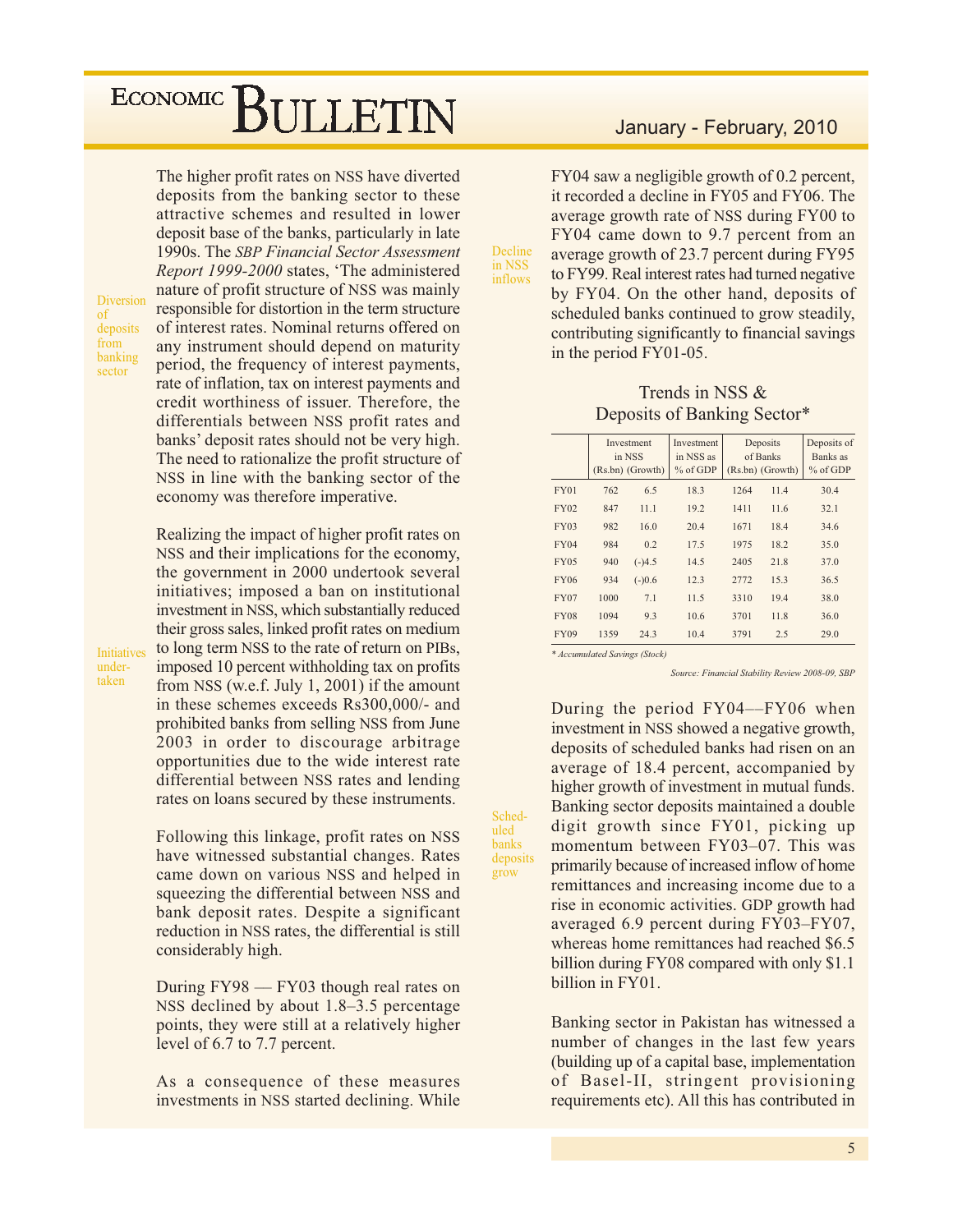providing a cushion against shocks from both the external and domestic macro economic financial environment.

In these three years (FY04-06), while accumulated deposits as a proportion of GDP rose from 35 percent to 36.5 percent, the ratio of investments in NSS to GDP declined from 17.5 percent to 12.3 percent. The decline in the inflows in NSS instruments was because the maturing institutional investment in NSS could not be re-invested and due to reduction in profit rates on NSS.

Growth deposits slow down

Deposits growth slowed down in FY08 to 11.8 percent and further to a mere 2.5 percent in FY09, from a high of 19.4 percent in FY07. Subsequently its share in financial savings declined to 58.1 percent in FY09 compared to 60.4 percent in FY07. This deceleration is largely attributable to slowdown in overall economic activities. The negative real deposit rates (despite the introduction of minimum rate of return of 5% on all PLS saving deposits by SBP in June 2008) on account of high inflationary pressures also contributed to low deposit growth.

In 2009, deposit growth slowed down further and in absolute terms banking sector mobilized deposits of Rs90.8 billion as against Rs390.2 billion in FY08. The slowdown in deposit growth has been attributed by SBP to stiff competition from NSS, sluggish economic activities and inflationary pressures.

Competition from NSS instruments offering a relatively higher rate has put increasing

## January - February, 2010

pressure on banks' deposit generation capacity. Since the beginning of FY09, NSS instruments have seen a net inflow of Rs206.7 billion, as compared to Rs86.6 billion in FY08. While this augurs well in meeting the government's objective of raising funds for deficit financing from non-bank sources it does also imply that banks need to make concrete efforts to ensure sustained deposit growth by tapping the unbanked markets, increasing financial penetration and facilitating the process of financial intermediation.

Savings mobilized through NSS has picked up in the last two years. After growing by 9.3 percent in FY08 it recorded a rise of 24.3 percent in FY09, a substantial increase against 7.1 percent growth in FY07. On the other hand, deposits of scheduled banks registered a growth of only 2.5 percent last year and its share in financial savings fell slightly to 58.1 percent compared to 60.4 percent a year earlier. By FY09, the share of NSS in financial savings had increased to 20.8 percent reaching Rs1359.5 billion.

This reemergence of growth in NSS is largely attributable to upward revision in profit rates on major NSS instruments, revoking of the earlier decision which forbid institutions from investing in NSS, low return on bank deposits, and because the NSS instruments have sovereign guarantee and are risk free, they have a wide appeal in the climate of domestic uncertainty. The higher rates on NSS give strong competition to banking sector deposits and some substitution between bank deposits and NSS instruments occurs.

| Characteristics                 | <b>DSCs</b>         | <b>SSCs</b> | <b>RICs</b>              | <b>BSCs</b>              |
|---------------------------------|---------------------|-------------|--------------------------|--------------------------|
| <b>Maturity Period</b>          | 10 Years            | 03 Years    | 05 Years                 | 10 Years                 |
| Minimum Holding Period          | 1 month             | 1 month     | $\overline{\phantom{0}}$ | $\overline{\phantom{a}}$ |
| <b>Early Encashment Penalty</b> | Nil                 | Nil         | $0.5\%$ to 2\%           | $0.25\%$ to $1\%$        |
| <b>Profit Payments</b>          | <b>Bullet Bonds</b> | Bi-annually | Monthly                  | Monthly                  |
| Zakat                           | Compulsory          | Compulsory  | Exempted                 | Exempted                 |
| Withholding Tax                 | $@.10\%*$           | $@.10\%*$   | $@10\%$                  | Exempted                 |
| Minimum Investment Limit        | No Limit            | No Limit    | No Limit                 | $3,000,000/$ -           |
| Institutional Investment        | Allowed             | Allowed     | Allowed                  | Not Allowed              |

#### Major Characteristics of Selected NSS Instruments

Savings<br>in NSS

picks up

\* Withholding Tax is exempt if the total investment does not exceed Rs150,000/-

Source: Financial Stability Review 2008-09, SBP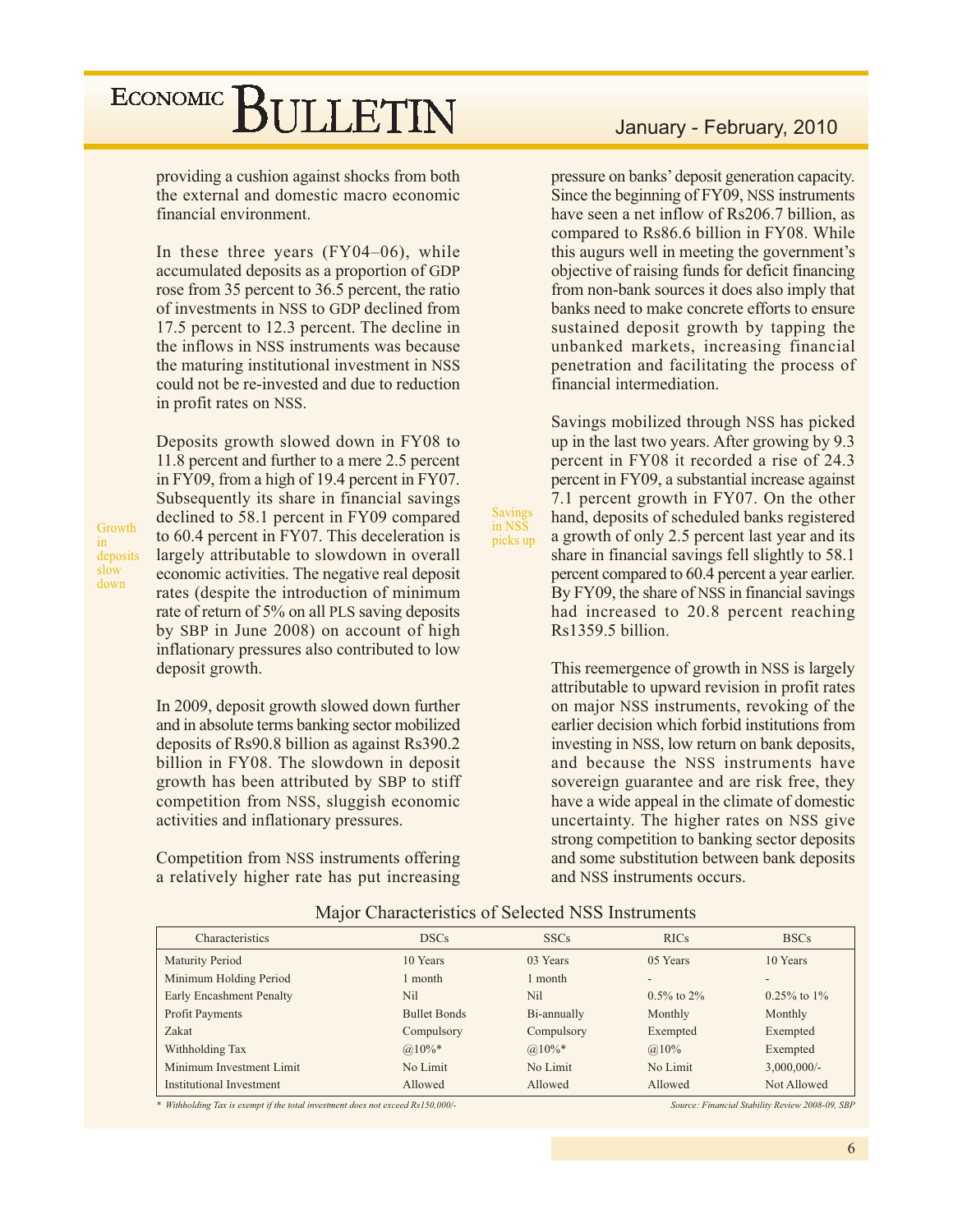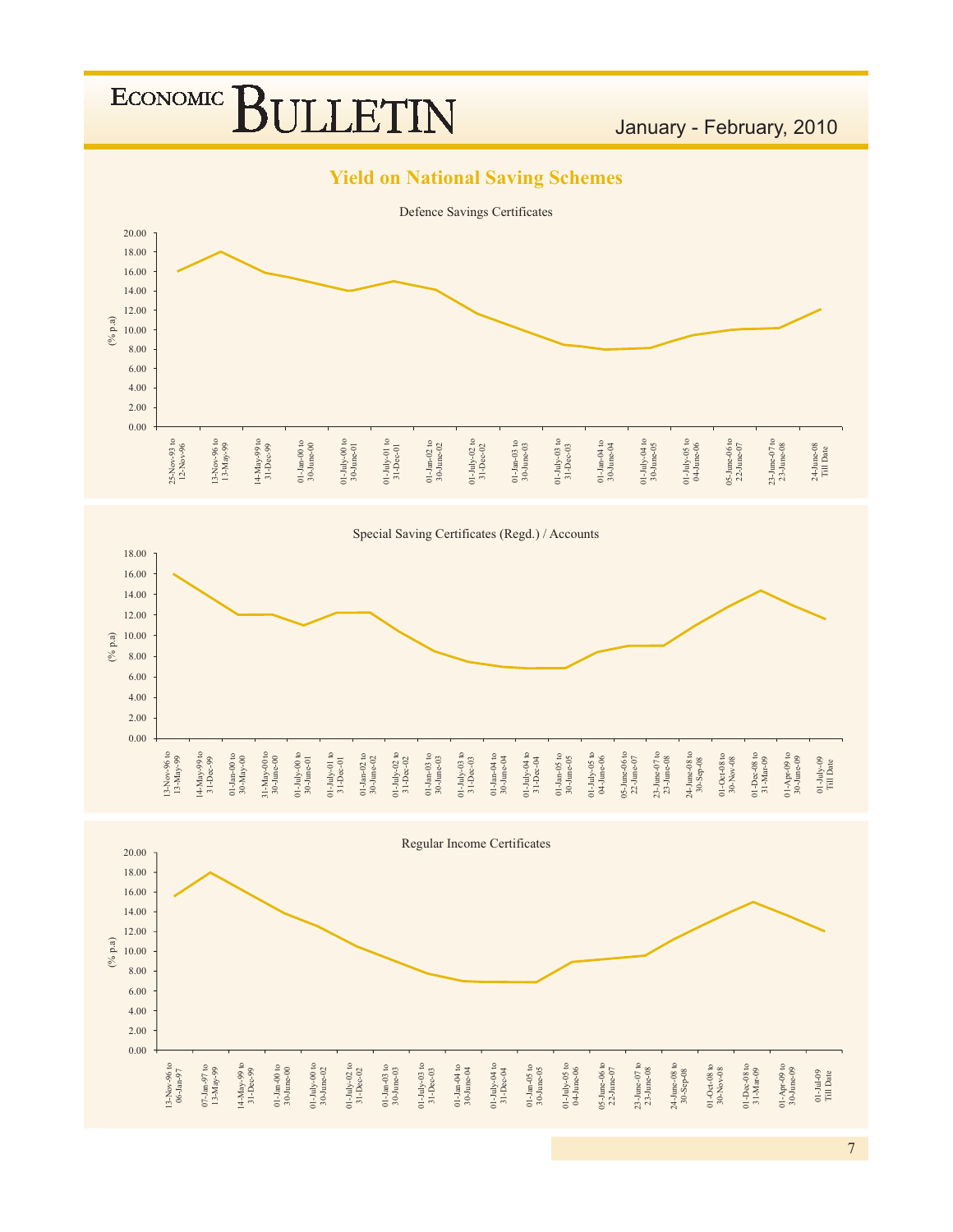

<sup>%</sup>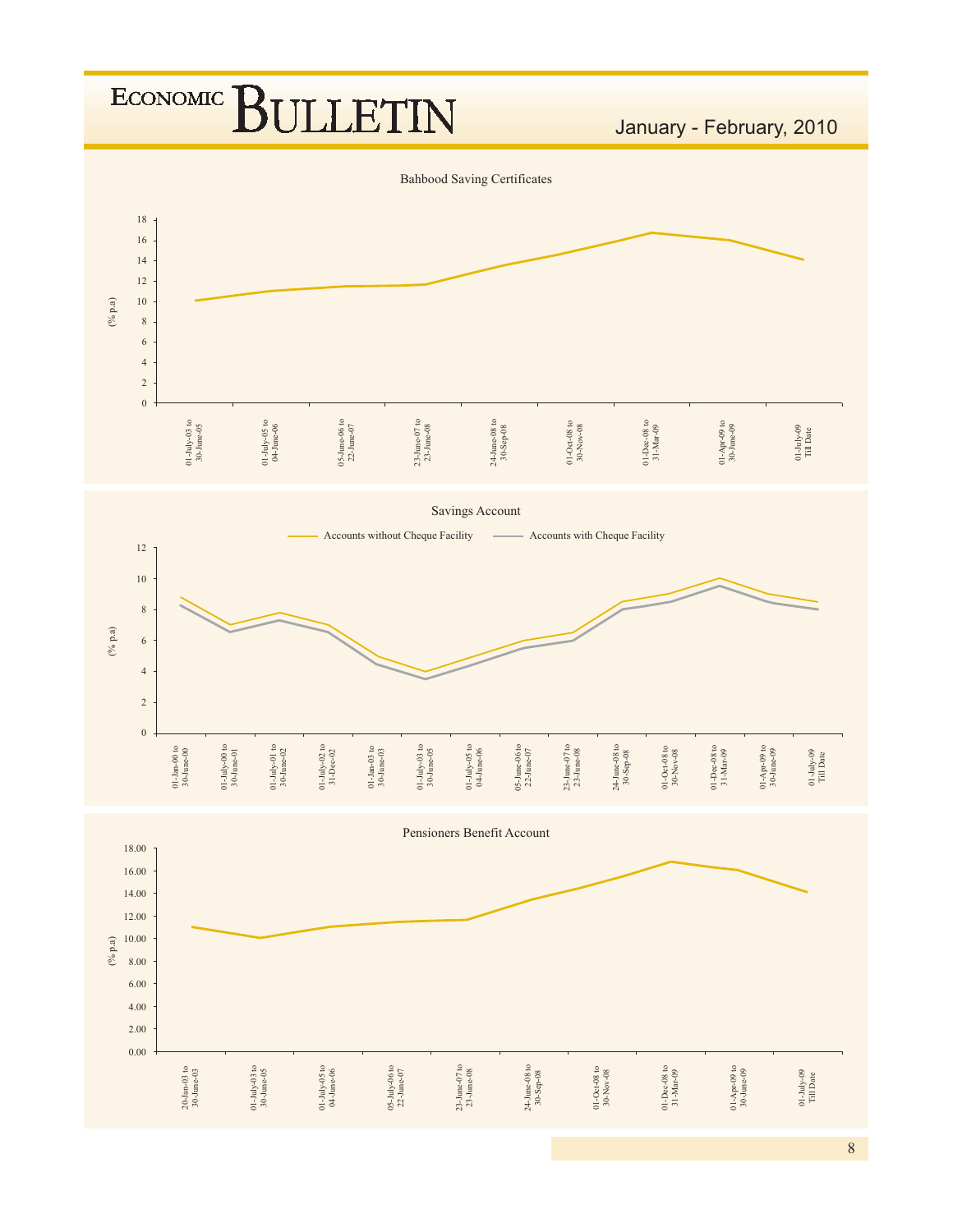| <b>Banks</b>                      | Savings / Deposit Schemes                                                                                                                                                                         | Investment (Rs)                                                             |                                                                                  | Tenure                                                                                            |                                                     | Profit Rates (p.a) %                                | Profit                                                                           | Remarks                                                                                                                                                                                                                                            |
|-----------------------------------|---------------------------------------------------------------------------------------------------------------------------------------------------------------------------------------------------|-----------------------------------------------------------------------------|----------------------------------------------------------------------------------|---------------------------------------------------------------------------------------------------|-----------------------------------------------------|-----------------------------------------------------|----------------------------------------------------------------------------------|----------------------------------------------------------------------------------------------------------------------------------------------------------------------------------------------------------------------------------------------------|
|                                   |                                                                                                                                                                                                   | Minimum                                                                     | Maximum                                                                          |                                                                                                   | Minimum                                             | Maximum                                             | Payment                                                                          |                                                                                                                                                                                                                                                    |
| National Bank<br>Pakistan<br>Ġ    | 5. NBP Plus Term Deposit Certificate<br>3. NBP Premium Aamdani<br>4. NBP Premium Saver<br>1. PLS Rupees Saving<br>2. Terms Deposits                                                               | $0.500$ mm<br>no limit<br>20,000<br>20,000<br>10,000                        | 1000 mn & above<br>no limit<br>$5 \mathrm{~mm}$<br>$1 \text{ mm}$                | 3 mths to 5 yrs & above<br>no fixed tenure<br>no fixed tenure<br>1 yr to 10 yrs<br>$1$ to $5$ yrs | 10.50<br>8.50<br>5.30<br>10.0<br>5.0                | 11.50<br>7.80<br>16.0                               | half yearly<br>half yearly<br>half yearly<br>maturity<br>monthly                 | Profit caculated on monthly minimum balance<br>Service charges on balance less than 5000<br>Service charges on balance less than 5000<br>Monthly Income Scheme<br>Certain condictions aply                                                         |
| Habib Bank Limited                | 5. Daily Progressive Account<br>6. HBL Advantage Account<br>2. Remittance Munafa Plus<br>7. Investment Plus Deposit<br>4. Daily Munafa Account<br>1. Habib Value Account<br>3. PLS Saving Account | 20,000<br>20,000<br>20,000<br>25,000<br>10,000<br>20,000<br>$20 \text{ mm}$ | 1 bn & above<br>$500$ mm<br>no limit<br>no limit<br>$0.1~\mathrm{mm}$            | 3 mths to 10 yrs<br>1 to 5 yrs                                                                    | 7.50<br>$7.80\,$<br>7.90<br>7.0<br>5.0<br>$5.0\,$   | 16.50<br>18.50<br>8.50<br>$11.0$<br>$11.0\,$<br>5.0 | bi-monthly<br>quarterly<br>monthly<br>monthly<br>monthly<br>maturity<br>maturity | Multiple options for tenure & profit payout<br>Profit based on minimum monthly balance<br>Profit calculated on daily basis<br>Profit calculated on daily basis<br>Profit paid every month<br>Account for Institutions<br>Unlimited transactions    |
| United Bank Ltd                   | 3. UBL Certificate of Deposit (COD)<br>4. Terms Deposits Receipts<br>2. UBL Unisaver<br>1. UBL Uniflex                                                                                            | Up to $25 \text{ mm}$<br>10,000                                             | $0.1$ mn $\&$ above<br>above 500                                                 | $3$ mths to $10\ \mathrm{yrs}$<br>1 mth to 10 yrs                                                 | 8.70<br>7.10<br>5.0<br>5.0                          | 13.90<br>10.70<br>7.50<br>5.50                      | half yearly<br>half yearly<br>maturity<br>monthly                                | Profit calculated on floating rate based on money market<br>Profit based on average balance during the month<br>Profit is calculated on monthly average basis<br>Two types profit (maturity & monthly)                                             |
| <b>MCB</b>                        | 4. MCB Smart Savings Account<br>2. Saving 365 Gold<br>5. Terms Deposits<br>3. Saving Extra<br>1. PLS Saving                                                                                       | less than 10 mm<br>below 0.2 mn<br>below 5 mn<br>below 10 mm<br>10,000      | 500 mn & above<br>$25 \text{ nm}$ & above<br>25 mn & above<br>above 0.3 mn       | no fixed tenure<br>3 mths to 5 yrs                                                                | 5.0<br>5.0<br>5.0<br>5.0<br>6.0                     | 8.25<br>8.50<br>9.50<br>$7.0\,$                     | half yearly<br>half yearly<br>monthly<br>maturity                                | Saving Account with current account facility<br>Higher your balance higher your profit<br>Option of premature encashment<br>Profit caculated on daily basis<br>For online customers only                                                           |
| Allied Bank                       | 1. Allied Bethar Munafa Account<br>4. Rewarding Term Deposit<br>2. Allied Bachat Scheme<br>3. Allied Saver Account                                                                                | 10,000<br>50,000<br>$0.5~\rm{mm}$<br>25,000                                 | $1.0$ mm $\&$ above<br>$500$ mm<br>$0.5~\rm{mm}$                                 | no fixed tenure<br>no fixed tenure<br>1 mths to 1 yr<br>7.5 yrs                                   | 13.33<br>5.0<br>5.0<br>$7.0\,$                      | 10.50<br>7.50<br>9.0                                | half yearly<br>maturity<br>maturity<br>monthly                                   | Investment can be made with minimum balance of 25,000<br>PLS terms depsoits A/c, where you can double your invst<br>Convenience of 4 withdrawals a month<br>For Individuals & Institutions                                                         |
| Bank Alfalah                      | 3. Al Falah Mahana Amdani<br>5. PLS Saving Account<br>2. Al Falah Kifayat<br>4. Royal Patriot<br>1. Royal Profit                                                                                  | below 50,000<br>below 25000<br>10,000<br>$0.1\mathrm{mm}$<br>25000          | 5 mm & above<br>5mm & above<br>above 25000<br>15 <sub>mn</sub><br>$1 \text{ mm}$ | 1 mnth to 2 yrs<br>no fixed tenure<br>3 yrs                                                       | 10.50<br>$7.0\,$<br>$3.0$<br>$5.0$<br>5.0           | 5.70                                                | half yearly<br>half yearly<br>quarterly<br>monthly<br>monthly                    | Minimum account opening requirement of Rs.5000<br>Varying profit rates for different slab and tenure<br>No profit if the amount is below 10,000<br>For Individuals and Corporates<br>Renewable on maturity                                         |
| Standard Chartered<br><b>Bank</b> | Rupee Term Deposits<br>3. Easy Saver Account<br>1. Supersave Account<br>2. Saving Account<br>5. Mahana Izaafa<br>4. Bonus Saver<br>$\acute{\circ}$                                                | below 50,000<br>100,000<br>no limit<br>no limit<br>50,000<br>25000          | 15 mn & above<br>no limit<br>$\mathop{\rm no}\limits$ limt<br>$15\ \mathrm{nm}$  | no fixed tenure<br>no fixed tenure<br>no fixed tenure<br>no fixed tenure<br>7 days to 5 yrs       | 7.25<br>$5.0\,$<br>5.0<br>$6.0\,$<br>$5.0\,$<br>3.5 | 6.75<br>9.0<br>9.0                                  | half yearly<br>half yearly<br>monthly<br>monthly<br>monthly<br>flexible          | Profit paid monthly, quarterly, half yearly & yearly<br>Bonus rate if no withdrawal during the month<br>Profit calculated on minimum basis<br>Higher return on higher balance<br>Higher investment higher profit<br>Easy to access and easy to use |
| Askari Commercial<br>Bank         | 4. Askari Deposit Multiplier Account<br>3. Askari Roshan Mustaqbil Deposit<br>2. Askari Mahana Bachat Account<br>1. Value Plus                                                                    | 50,000<br>10,000<br>50000<br>5000                                           | 25000 & above<br>50,000<br>$10\;{\rm nm}$<br>$10 \text{ mm}$                     | no fixed tenure<br>$10$ yrs $(5+5)$<br>1 to 3 yrs<br>$10 \mathrm{\,yrs}$                          | $\Xi$<br>2.5                                        | 12.0<br>16.5<br>3.0                                 | half yearly<br>monthly<br>$\rm{mondly}$<br>maturity                              | Long terms saving with high rate of profit (Invest<br>Terms deposits facility for individual customer<br>100000/- will increase to 265,000 at maturity<br>Varying profit rates for different tenures<br>Double your investment in 10 years         |
| Bank Al Habib                     | $3.$ Al Habib Mahana Munafa Account $4.$ Senior Citizen Account $\,$<br>5. Al Habib Salana Account<br>2. Monthly Saver Account<br>1. PLS Saving Account                                           | below 0.1 mm<br>no limit<br>no limit<br>25000<br>25000                      | above 0.1mm<br>no limit<br>no limit<br>no limit<br>no limit                      | no fixed tenure<br>no fixed tenure<br>no fixed tenure<br>no fixed tenure<br>1 to 5 yrs            | $11.0$<br>$11.0$<br>5.24<br>5.00                    | 12.0<br>12.0<br>8.0                                 | half yearly<br>monthly<br>monthly<br>monthly<br>yearly                           | Deposit will be rolled over on maturity. Conditions aply<br>No minimum or maximum balance requirement<br>For senior citizen only. Certain conditions aply<br>No minimum balance requirement<br>Profit paid on yearly basis                         |

# Selected Saving Schemes of Major Banks

# January - February, 2010

# ECONOMIC BULLETIN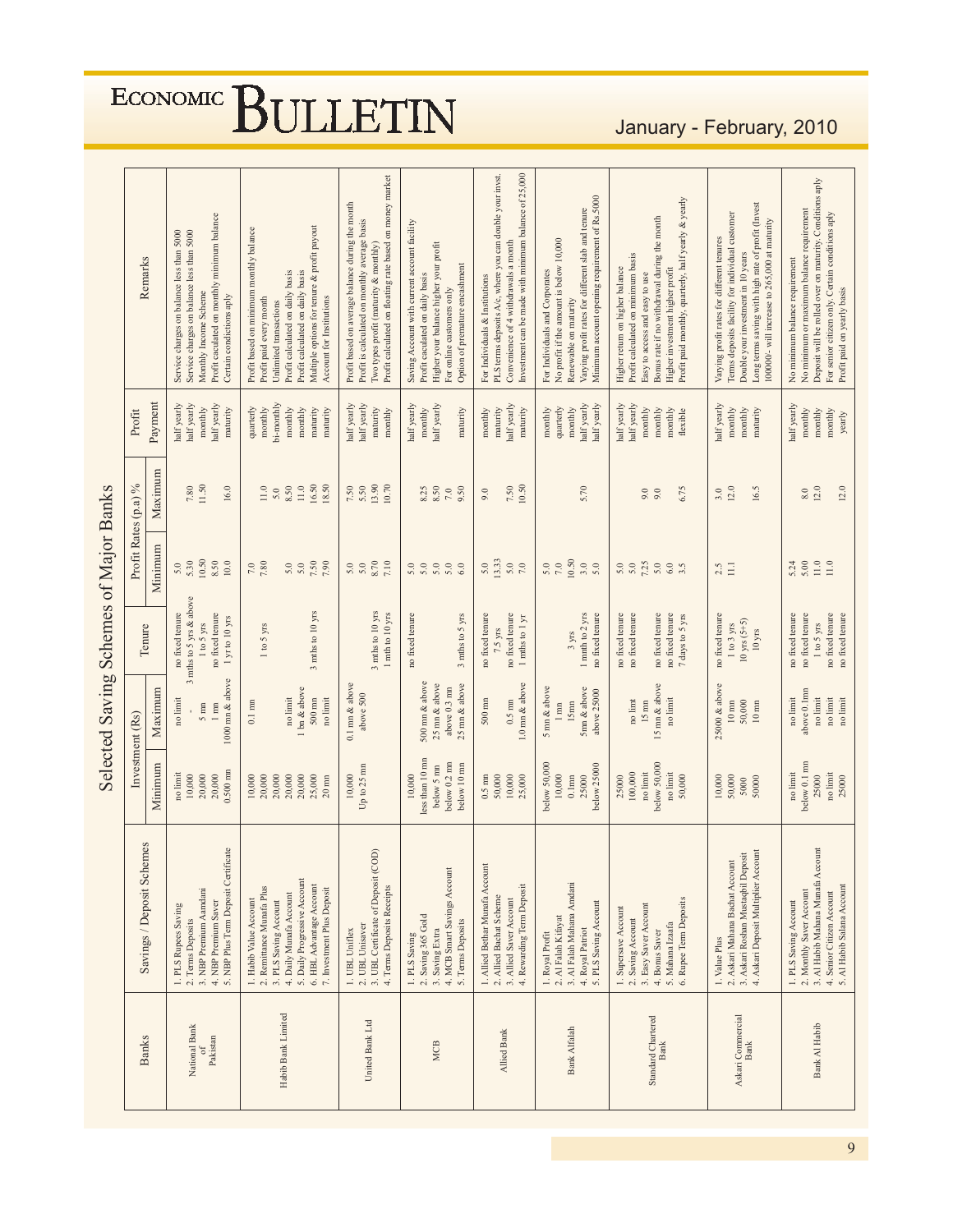| Type of Deposits                                                                                                                                                                                                                                                                                                                                       |                  | 2004           |                  | 2005                               |                | 2006             |                  | 2007                                         |                  | 2008                 |                                   | 2009                  |
|--------------------------------------------------------------------------------------------------------------------------------------------------------------------------------------------------------------------------------------------------------------------------------------------------------------------------------------------------------|------------------|----------------|------------------|------------------------------------|----------------|------------------|------------------|----------------------------------------------|------------------|----------------------|-----------------------------------|-----------------------|
|                                                                                                                                                                                                                                                                                                                                                        | June             | Dec            | June             | Dec                                | June           |                  | Dec              | June                                         | Dec              | June                 | Dec                               | June                  |
| Saving Deposits                                                                                                                                                                                                                                                                                                                                        | 0.98             | 0.93           | 1.24             | 1.66                               | 1.67           | 1.92             |                  | 2.07                                         | 2.07             | 4.93                 | 4.99                              | 5.08                  |
| <b>Term of Fixed Deposits</b>                                                                                                                                                                                                                                                                                                                          |                  |                |                  |                                    |                |                  |                  |                                              |                  |                      |                                   |                       |
| (a) Less than 3 months                                                                                                                                                                                                                                                                                                                                 | 1.15             | 1.93           | 2.98             | 3.62                               | 4.24           | 4.32             |                  | 4.30                                         | 4.64             | 4.88                 | 5.26                              | 5.57                  |
| 3 months and over but less than 6 months<br>$\ddot{e}$                                                                                                                                                                                                                                                                                                 | $1.51\,$         | 1.93           | 3.62             | 3.27                               | 4.49           | 5.56             |                  | 5.10                                         | 5.14             | 5.77                 | 6.76                              | 6.49                  |
| 6 months and over but less than 1 year<br>$\odot$                                                                                                                                                                                                                                                                                                      | 2.20             | 2.63           | 4.21             | 4.78                               | 4.64           | 5.88             |                  | 5.93                                         | 5.87             | 6.99                 | 7.64                              | 7.57                  |
| 1 year and over but less than 2 years<br>$\Theta$                                                                                                                                                                                                                                                                                                      | 2.71             | 2.73           | 4.28             | 5.75                               | 5.26           | 5.95             |                  | 6.75                                         | 6.85             | 7.33                 | 8.38                              | 8.52                  |
| 2 years and over but less than 3 years<br>$\odot$                                                                                                                                                                                                                                                                                                      | 2.80             | 2.87           | 3.99             | 5.27                               | 5.44           | 5.67             |                  | 6.46                                         | 6.55             | 6.34                 | 8.41                              | 9.34                  |
| 3 years and over but less than 4 years<br>$\oplus$                                                                                                                                                                                                                                                                                                     | 3.01             | 3.24           | 4.02             | 5.57                               | 5.16           | 7.14             |                  | $7.17$                                       | 6.70             | 8.60                 | 8.53                              | 9.56                  |
| 4 years and over but less than 5 years<br>$\left( \frac{9}{2} \right)$                                                                                                                                                                                                                                                                                 | 2.98             | 3.06           | 3.84             | 6.19                               | 4.90           | $7.08\,$         |                  | $7.01$                                       | $7.11$           | 7.33                 | 8.51                              | 6.08                  |
| 5 years and over<br>$\widehat{\Xi}$                                                                                                                                                                                                                                                                                                                    | 3.23             | 3.57           | 3.98             | 4.96                               | 5.57           | 6.01             |                  | 6.30                                         | 7.16             | 8.67                 | 9.05                              | 9.06                  |
|                                                                                                                                                                                                                                                                                                                                                        |                  | 2004           | 2005             | Rates of Profit on National Saving | 2006           |                  | Schemes          | 2007                                         |                  | 2008                 |                                   | 2009                  |
|                                                                                                                                                                                                                                                                                                                                                        | 1st Jan          | Ist July       | $1st$ Jan $\,$   | Ist July                           | 1st Jan        | Ist July         | $1st$ Jan        | $23rd$ Jun                                   | 1st Jan          | $24th\,\mathrm{Jun}$ | 1st Jan                           | Ist July              |
| Defence Saving Certificates <sup>1</sup><br>(i) 1st Year                                                                                                                                                                                                                                                                                               | $4.00$           | $4.00$<br>8.15 | $4.00$<br>8.15   | 5.00<br>9.46                       | 5.00<br>9.46   | $6.00$<br>10.00  | $6.00$<br>10.00  | $7.00\,$                                     | $7.00\,$         | 9.00                 | $9.00$<br>12.15                   | $8.00\,$              |
| 10 Years (Compound Rate)<br>(ii)                                                                                                                                                                                                                                                                                                                       | 7.96             |                |                  |                                    |                |                  |                  | 10.15                                        | 10.15            | 12.15                |                                   | 12.15                 |
| First 5 periods of complete 6 months<br>Special Saving Certificates (Registered) <sup>2</sup><br>Last period of complete 6 months<br>or Special Saving Accounts<br>$\odot$<br>(ii)<br>$\binom{a}{b}$                                                                                                                                                   | $7.00\,$<br>8.00 | $6.80$<br>7.70 | $6.80$<br>7.70   | 8.40<br>9.60                       | $8.40$<br>9.60 | $9.00$<br>10.00  | 0.000            | $\begin{array}{c} 9.00 \\ 10.50 \end{array}$ | 9.25<br>10.50    | $11.00$<br>$12.50$   | 14.40<br>15.20                    | $\frac{11.60}{12.00}$ |
| First 4 periods of complete 6 months<br>Special Saving Certificates (Bearer) <sup>3</sup><br>$\odot$<br>$\Theta$                                                                                                                                                                                                                                       | 12.00            | 12.00          | $12.00$<br>14.00 | 12.00                              | 12.00          | $12.00$<br>14.00 | $12.00$<br>14.00 | 12.00                                        | $12.00$<br>14.00 | 12.00                | $12.00$<br>14.00                  | $12.00$<br>14.00      |
| Last 2 period of complete 6 months<br>(i)                                                                                                                                                                                                                                                                                                              | 14.00            | 14.00          |                  | 14.00                              | 14.00          |                  |                  | 14.00                                        |                  | 14.00                |                                   |                       |
| Regular Income Certificate <sup>4</sup>                                                                                                                                                                                                                                                                                                                | 6.96             | 6.84           | 6.84             | 8.88                               | 8.88           | 9.24             | 9.24             | 9.54                                         | 54<br>o.         | 11.52                | 15.00                             | 12.00                 |
| Pensioner's Benefit Account5                                                                                                                                                                                                                                                                                                                           | 10.08            | 10.08          | 10.08            | 11.04                              | 11.04          | 11.52            | 11.52            | 11.64                                        | 11.64            | 13.56                | 16.80                             | 14.16                 |
| Behbood Saving Certificate <sup>6</sup>                                                                                                                                                                                                                                                                                                                | 10.08            | $10.08\,$      | 10.08            | 11.04                              | 11.04          | 11.52            | 11.52            | 11.64                                        | 11.64            | 13.56                | 16.80                             | 14.16                 |
| Withholding tax at 2% was levied on the value of certificates purchased on and after 15-06-1995. Discontinued w.e.f. 20-02-1997.<br>Defence Saving Certificates introduced w.e.f. 08-1966.<br>Special Saving Certificates/Accounts (Registered/Bearer) have been introduced w.e.f. 04-02-1990.<br>Rates are quoted for outstanding amount as on today. |                  |                |                  |                                    |                |                  |                  |                                              |                  |                      | Source: SBP Statistical Bulletins |                       |

## January - February, 2010

!6

*=@*<sup>2</sup><br>Pensi

oner's Benefi

<sup>o</sup> The scheme has been i.

Profi

t earned on deposi

 *-*

*ntrodu* 

*ced w.e.f.* 30-07-2003 speci

n NSS except PBA & BSC are li

ally for wi

dows and seni

able to wi

*%-*

ng tax as per ru

*%* 

*ar* citi

zens aged 60 years or above.

*\* ,252/5,22A*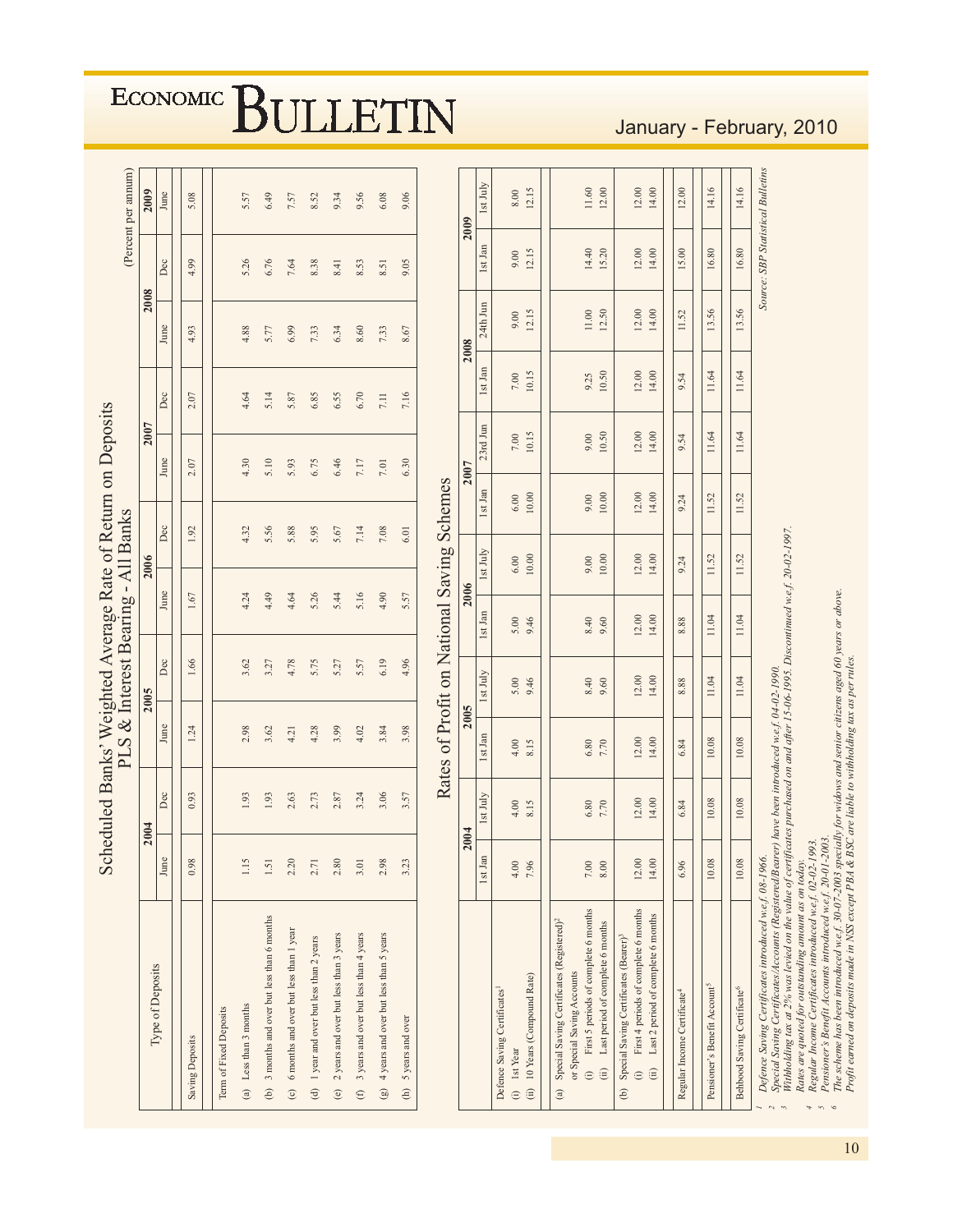## **Pakistan Economy - An Update**

Pakistan's economy is showing signs of moderate recovery, though a number of challenges persist. The economy is projected to grow in the range of  $2.5-3.5$  percent in FY10. With a pick up in large scale manufacturing activity, in the construction activity and a fair performance by the services sector, the gross domestic product (GDP) growth target for the year is likely to remain unchanged.

During the first seven months (July-January) of the current fiscal year FY10, large scale manufacturing (LSM) grew by 2.34 percent, against a decline of 5.32 percent in the comparable period of FY09. This was despite energy shortages and rising production costs. Sub-sectors showing higher growth in FY10 (July-January) over the comparable period of FY09 included automobiles, engineering items, pharmaceuticals, tyres & tubes. Textiles, with the largest weightage in LSM recorded a decline in production, so did food  $\&$ beverages and metal industries.

| Production of Selected LSM Items |  |
|----------------------------------|--|
| (July-January)                   |  |

|                           |             | Percentage Change |  |  |  |
|---------------------------|-------------|-------------------|--|--|--|
| Items                     | <b>FY09</b> | <b>FY10</b>       |  |  |  |
| Textile                   | 0.3         | $-2.0$            |  |  |  |
| Food, Beverages & Tobacco | $-8.4$      | $-8.5$            |  |  |  |
| Petroleum Products        | $-8.1$      | $-6.5$            |  |  |  |
| Pharmaceuticals           | 0.2         | 5.7               |  |  |  |
| Chemicals                 | 0.1         | 0.6               |  |  |  |
| Non-metalic Minerals      | 10.6        | 4.8               |  |  |  |
| <b>Leather Products</b>   | 10.5        | 9.1               |  |  |  |
| Paper & Board             | 2.1         | $-2.7$            |  |  |  |
| Tyres & Tubes             | $-7.2$      | 33.7              |  |  |  |
| <b>Wood Products</b>      | 42.8        | $-42.5$           |  |  |  |
| Automobile                | $-20.1$     | 51.8              |  |  |  |
| Metal Industries          | $-28.4$     | $-11.5$           |  |  |  |
| Fertilizers               | $-27.1$     | 5.3               |  |  |  |
| Electronics               | $-13.6$     | 2.3               |  |  |  |
| <b>Engineering Items</b>  | 0.3         | 10.8              |  |  |  |

Source: State Bank of Pakistan

Agricultural sector growth is likely to suffer, as the contribution of major crops sub-sector falls due to decline in the production of rice and sugarcane. Any hope of a positive contribution by the agricultural sector would rest on a growth of minor crops and livestock.

|                    |                       | <b>FY08</b>        |                                 |                        | FY09               |                                 |                        | FY10               |                                 |
|--------------------|-----------------------|--------------------|---------------------------------|------------------------|--------------------|---------------------------------|------------------------|--------------------|---------------------------------|
|                    | Area                  | Production         | Yield                           | Area                   | Production         | Yield                           | Area                   | Production         | Yield                           |
|                    | (Million<br>Hectares) | (Million)<br>Tons) | $(000 \text{ Kgs})$<br>Hectare) | (Million)<br>Hectares) | (Million)<br>Tons) | $(000 \text{ Kgs})$<br>Hectare) | (Million)<br>Hectares) | (Million)<br>Tons) | $(000 \text{ Kgs})$<br>Hectare) |
| Wheat              | 8.55                  | 20.96              | 2.45                            | 9.04                   | 24.03              | 2.65                            | 9.04                   | 25.00              | 2.76                            |
| Rice               | 2.52                  | 5.56               | 2.21                            | 2.96                   | 6.95               | 2.35                            | 2.53                   | 5.95               | 2.36                            |
| Cotton             | 3.06                  | 11.65              | 649*                            | 2.85                   | 12.06              | $720*$                          | 3.20                   | 13.36              | $710*$                          |
| Sugarcane          | 1.24                  | 63.92              | 51.51                           | 1.03                   | 50.04              | 48.63                           | 1.11                   | 56.53              | 51.11                           |
| * Kgs per hectare. |                       |                    |                                 |                        |                    |                                 |                        |                    | Source: State Bank of Pakistan  |

#### Performance of Major Crops

 $*$  Kgs per hectare.

Growers have increased the acreage and production of minor crops like potato, tomato, onion, chillies etc.

Inflationary pressures which had eased in October 2009 to 8.9 percent have re-emerged, rebounding to 13 percent in February 2010. Meanwhile, food inflation went up from 7.5 percent to nearly 15 percent during the same period. Most of the commodities in the food group showed double digit increase, and included wheat flour, fresh milk, sugar, meat, vegetables and vegetable ghee. This increase in food prices despite adequate supply of

essential food items is attributable to relatively higher imported commodity prices of sugar, tea and pulses, since August '09 and upward adjustment in electricity and gas tariff, as the government gradually eases subsidies and helps reduce the burden on fiscal deficit. Prices also strengthened because of recovery in

The burden of inflation has fallen on the man in the low income group, who has to suffer because of rising food prices  $-$  a large part of income of this group is spent on food staples and because the rise in fuel prices, leads to increase in transport fares and fuel bills. The

domestic demand.

Inflationary pressure

**LSM** 

grows modestly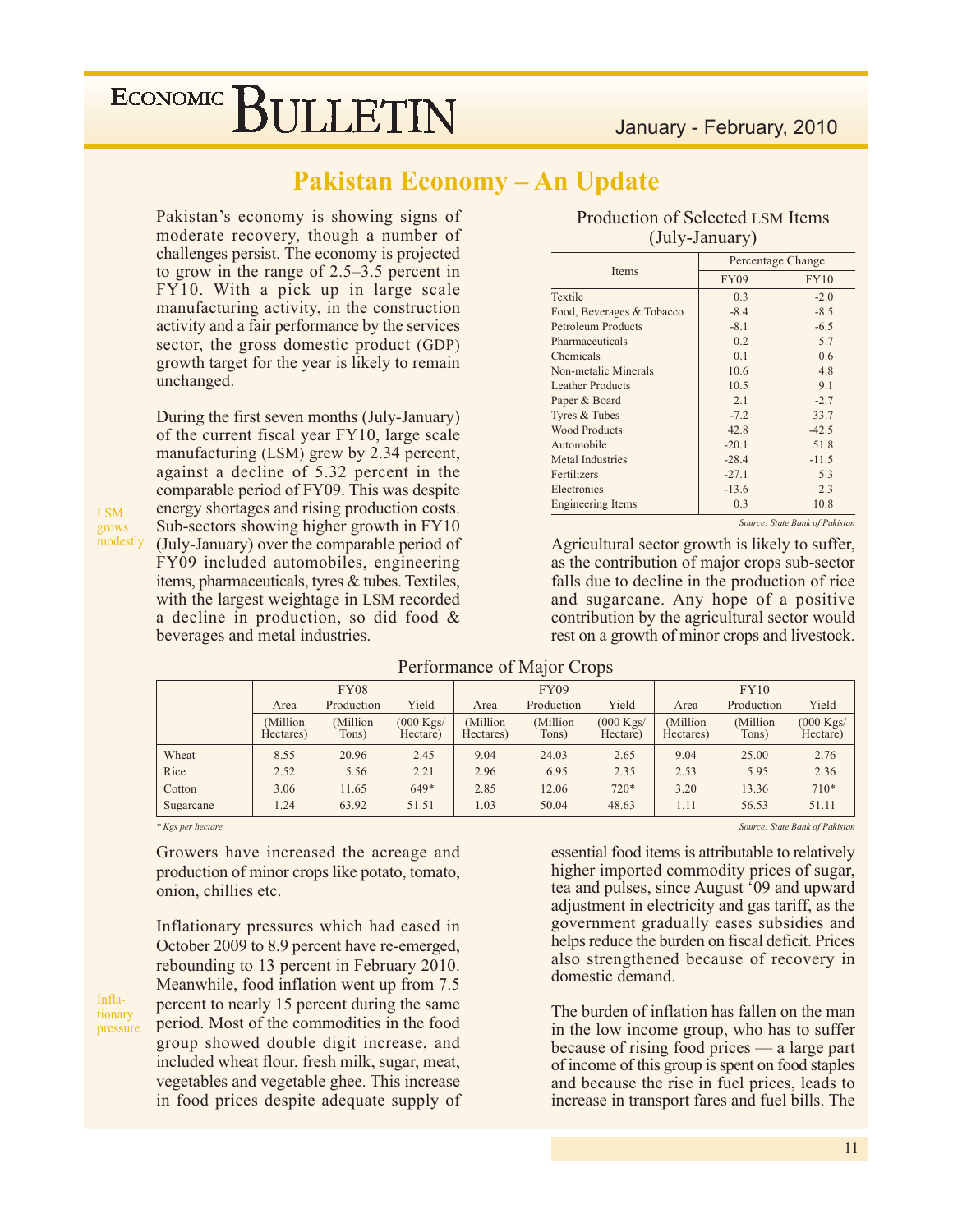incidence of non-food inflation is also higher for low income groups.

Trade deficit narrows On the external front, Pakistan's trade deficit narrowed to \$9.42 billion during July-February 2010 against \$11.69 billion in the comparable period of FY09. While exports grew by 2.71 percent to \$12.40 billion against \$12.07 billion in July-February '09, imports declined by 8.2 percent to \$21.82 billion compared with \$23.77 billion a year earlier.

During this period, import of petroleum declined by 9.4 percent, machinery by 20.2 percent and iron & steel by 12 percent and food group by 25.8 percent. In the later category while import of palm oil fell, there was a substantial jump in the import of sugar.

Exports have risen marginally as textiles, the Marginal major foreign exchange earner, shows a rise rise in exports of 4.2 percent despite falls in export earnings

|                                     |            |                          | July-February FY10 |                      | July-February FY09 |                 |                      |
|-------------------------------------|------------|--------------------------|--------------------|----------------------|--------------------|-----------------|----------------------|
| Commodities                         | Unit       | <b>Quantity</b><br>(000) | Value<br>(S Mn)    | Unit Value<br>$(\$)$ | Quantity<br>(000)  | Value<br>(S Mn) | Unit Value<br>$(\$)$ |
| Rice                                | MT         | 2,739                    | 1,363.0            | 498                  | 1,696              | 1,396.0         | 823                  |
| Fish & Fish Preparations            | MT         | 72                       | 133.5              | 1,866                | 78                 | 147.4           | 1,902                |
| Fruits                              | MT         | 442                      | 170.4              | 385                  | 331                | 114.1           | 345                  |
| Vegetables                          | MT         | 229                      | 64.4               | 281                  | 191                | 37.4            | 196                  |
| Wheat                               | <b>MT</b>  | 3                        | 0.6                | 203                  | 134                | 37.9            | 282                  |
| Raw Cotton                          | <b>MT</b>  | 153                      | 190.0              | 1,242                | 71                 | 77.7            | 1,097                |
| <b>Cotton Yarn</b>                  | MT         | 461                      | 955.8              | 2,074                | 333                | 739.4           | 2,220                |
| <b>Cotton Cloth</b>                 | <b>SQM</b> | 1,113                    | 1,151.4            | 1,035                | 1,361              | 1,361.0         | 1,000                |
| Knitwear                            | DOZ.       | 64,961                   | 1,147.2            | 18                   | 73,822             | 1,201.6         | 16                   |
| Bed wear                            | <b>MT</b>  | 217                      | 1,105.8            | 5,092                | 214                | 1,142.0         | 5,345                |
| Towels                              | MT         | 136                      | 430.0              | 3,153                | 113                | 425.0           | 3,746                |
| <b>Readymade Garments</b>           | DOZ.       | 18,179                   | 851.3              | 47                   | 19,844             | 816.0           | 41                   |
| Artificial Silk & Synthetic Textile | <b>SQM</b> | 288,445                  | 284.4              |                      | 194,583            | 165.3           | 0.8                  |
| Leather Tanned                      | <b>SOM</b> | 12,437                   | 185.1              | 15                   | 13,358             | 207.1           | 16                   |

#### **Major Exports**

#### Major Imports

|                                        |                |                          | July-February FY10 |                      |                   | July-February FY09 |                      |
|----------------------------------------|----------------|--------------------------|--------------------|----------------------|-------------------|--------------------|----------------------|
| Commodities                            | Unit           | <b>Quantity</b><br>(000) | Value<br>(\$Mn)    | Unit Value<br>$(\$)$ | Quantity<br>(000) | Value<br>(\$Mn)    | Unit Value<br>$(\$)$ |
| <b>Wheat Unmilled</b>                  | <b>MT</b>      | 56                       | 23.0               | 409                  | 2,293             | 877.2              | 383                  |
| Tea                                    | <b>MT</b>      | 65                       | 181.5              | 2,796                | 69                | 158.7              | 2,292                |
| Spices                                 | <b>MT</b>      | 74                       | 47.0               | 639                  | 72                | 45.5               | 635                  |
| Soyabean Oil                           | <b>MT</b>      | $\overline{7}$           | 8.1                | 1,119                | 36                | 39.2               | 1,104                |
| Palm Oil                               | <b>MT</b>      | 1,062                    | 780.5              | 735                  | 1,072             | 920.3              | 858                  |
| Sugar                                  | <b>MT</b>      | 240                      | 139.6              | 582                  | 32                | 14.0               | 435                  |
| <b>Petroleum Products</b>              | <b>MT</b>      | 7,936                    | 4,007.8            | 505                  | 6,277             | 3,961.0            | 631                  |
| Petroleum Crude                        | <b>MT</b>      | 4,668                    | 2,291.4            | 491                  | 4,908             | 2,991.7            | 610                  |
| Raw Cotton                             | <b>MT</b>      | 170                      | 291.2              | 1,712                | 231               | 399.5              | 1,727                |
| Synthetic Firbre                       | <b>MT</b>      | 126                      | 222.4              | 1,770                | 89                | 183.0              | 2,048                |
| Synthetic & Artificial Silk Yarn       | <b>MT</b>      | 103                      | 218.2              | 2,118                | 72                | 174.5              | 2,413                |
| Worn Clothing                          | <b>MT</b>      | 160                      | 59.3               | 370                  | 169               | 63.8               | 378                  |
| Fertilizer Manufactured                | <b>MT</b>      | 1,132                    | 534.0              | 472                  | 822               | 413.1              | 503                  |
| Insecticides                           | <b>MT</b>      | 20                       | 90.1               | 4,587                | 16                | 64.2               | 3,996                |
| <b>Plastic Materials</b>               | <b>MT</b>      | 479                      | 757.1              | 1,582                | 399               | 753.7              | 1,891                |
| Iron & Steel Scrap                     | <b>MT</b>      | 1,000                    | 287.7              | 288                  | 1,203             | 387.0              | 322                  |
| Iron & Steel                           | <b>MT</b>      | 1,141                    | 768.9              | 674                  | 1,312             | 875.0              | 667                  |
| Rubber Crude Incl. Synthetic/Reclaimed | <b>MT</b>      | 47                       | 83.8               | 1,788                | 49                | 100.5              | 2,057                |
| Rubber Tyres & Tubes                   | N <sub>o</sub> | 2,828                    | 83.6               | 30                   | 2,945             | 71.2               | 24                   |

Source: Federal Bureau of Statistics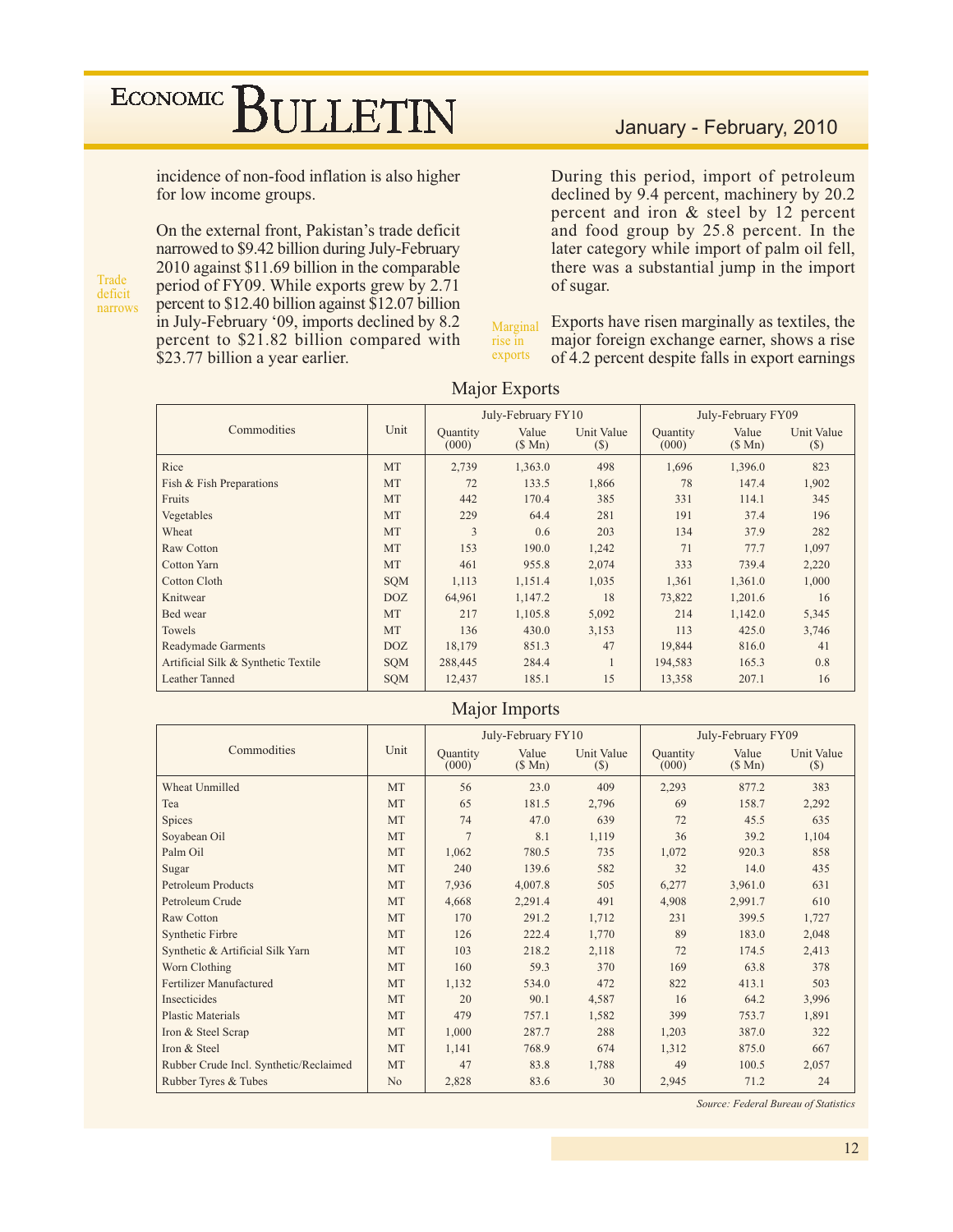## ECONOMIC<sup>]</sup> **BULLETIN**

from cotton cloth, cotton carded, knitwear, and bedwear. In the category 'other manufactures', export of fertilizer manufactured has jumped. Decline in earnings have been recorded for export of carpets & rugs, sports goods, leather & leather manufactures, surgical goods, etc.

The current account balance improved during July-February FY10 to \$2.5 billion against \$7.96 billion in the corresponding period of FY09. This was largely because of the narrowing of the trade deficit and growing workers' remittances. Workers' remittances grew by 17.6 percent in FY10 to \$5.78 billion, compared with \$4.92 billion in the comparable period of FY09. Substantial increase in inflows were registered from UAE, Saudi Arabia, Qatar, and some other countries (Australia, Norway, Canada). It was also due in part to the government's efforts under the Pakistan Remittance Initiative to channel remittances through the banking system.

In FY09, the current account deficit had contracted considerably to 5.3 percent of GDP against 8.4 percent in FY08. In absolute terms, the deficit had come down to \$8.9 billion, from a high of \$13.9 billion. For FY10 the deficit is expected at \$9.4 billion.

Resident Foreign Currency Accounts have shown a sharp reversal in FY10 (July-Feb) from an outflow of \$142 million in FY09 (July-Feb) to an inflow of \$465 million.

Inflow of foreign investment decline

Current

account

balance

improves

Inflow of foreign investment in Pakistan has shown a downward trend since FY07. From \$8.4 billion in FY07 it fell to \$2.6 billion in FY09. In the first eight months (July-Feb) of FY10, inflow of foreign investment declined to \$1.0 billion compared with \$1.9 billion in the comparable period of FY09.

This is in line with global trends. Internationally some companies are postponing their investments, as their profits have been affected and because of market uncertainty. The problems are compounded in Pakistan because of domestic factors like the ongoing energy crisis, security concerns and sluggish economic activity.

## January - February, 2010

During this period while foreign direct investment declined by 52.8 percent to \$1.3 billion from nearly \$2.8 billion in July-February '09, portfolio investment which had shown an outflow of \$367 million rose by  $$343.5$  million in FY10.

#### New Inflow of Foreign Investment in Pakistan



Foreign direct investment by economic categories shows that during the period July-February FY10, the major receipients were, oil & gas exploration which received \$398.7 million, power sector \$115.8 million, communications \$111.3 million (where telecommunications got \$205.4 million but there was an outflow of \$94.1 million from Information Technology and \$102.3 million from IT services). Financial business received \$86.4 million.

FDI by

catego-

ries

economic

Pakistan is ranked 85 out of 183 countries in the ease of doing business, by the World Bank and IFC publication *Doing Business 2010 -Pakistan.* A set of 10 indicators have been measured in areas important to business. These are mentioned below: -

#### Pakistan's Ranking in Doing Business 2010

| 85  |  |
|-----|--|
| 63  |  |
| 105 |  |
| 146 |  |
| 119 |  |
| 61  |  |
| 27  |  |
| 143 |  |
| 78  |  |
| 158 |  |
| 56  |  |
|     |  |

Source: World Bank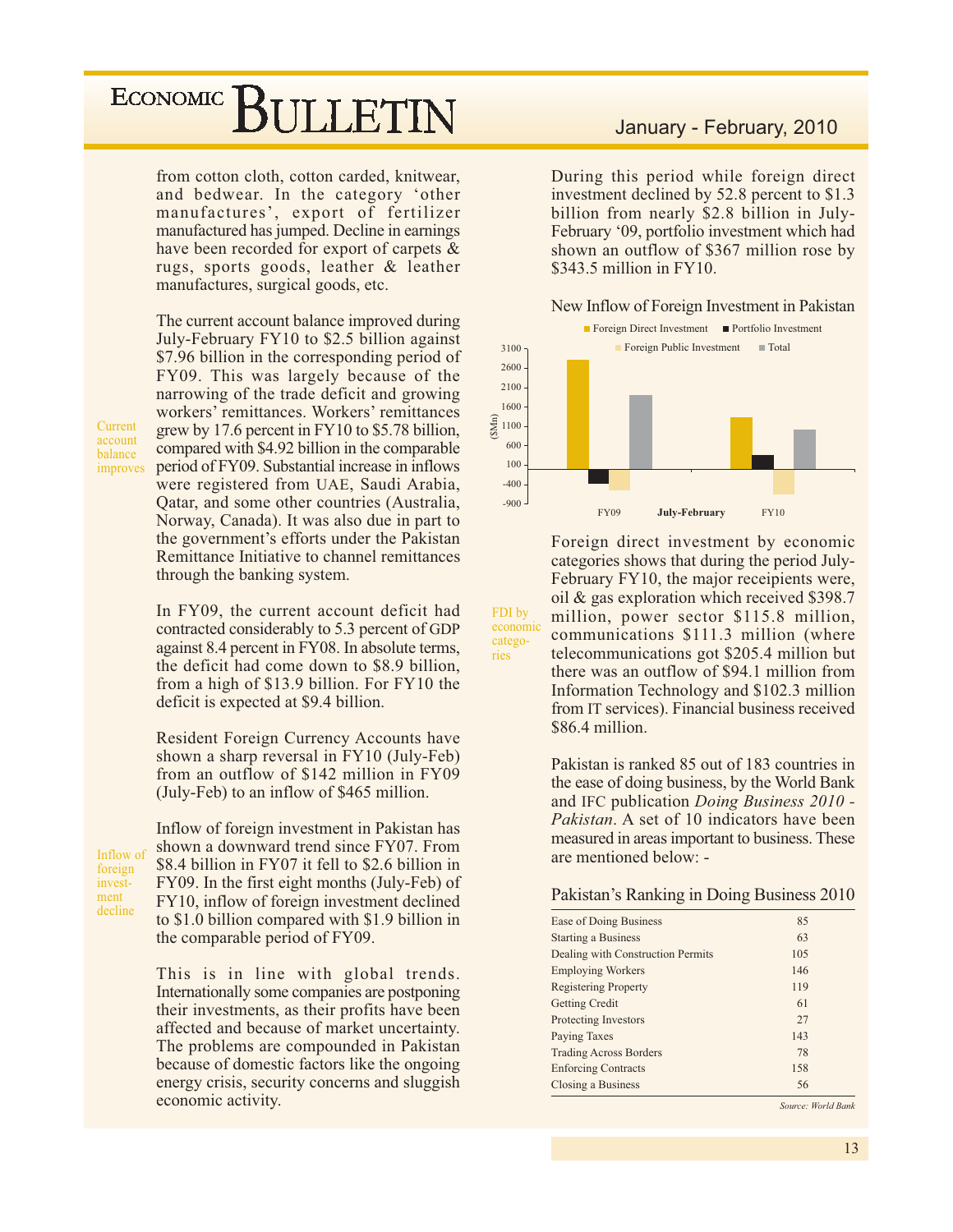## ECONOMIC<sup>1</sup> **SULLETIN**

Pakistan's liquid foreign exchange reserves improved during July-February FY10, reaching \$14.78 billion in February 2010, against \$11.74 billion in July 2009. With considerable fall in current account deficit, the pressure on reserves was lower. Despite lower foreign direct investment inflows, Pakistan's reserves increased by \$2.36 billion by February FY10 compared to last fiscal year. Of the \$2.36 billion increase in reserves, net reserves with SBP increased by \$1.8 billion, while that with scheduled banks rose by \$525 million. The increase in the later was largely on account of increase in foreign currency deposits and retirement of foreign currency loans.

Fx reserves improve

Rise in

sector

credit to private

A gradual rise in reserves and fall in the import bill has led to a rise in the import coverage ratio. By February FY10, reserves in terms of weeks of imports increased to 26 weeks, compared with 15 weeks in February '09.

Due to recovery in aggregate demand as economic activity picks up, there has been a rise in credit to private sector businesses. During July-Feb FY10, total credit flows to private sector stood at Rs148.4 billion, compared with Rs136.1 billion in the same period a year earlier. About 63 percent of total credit has been availed for working capital, while 37 percent for fixed investment purposes. The main sectors that availed credit included manufacturing, agriculture, electricity, gas and water. Out of the total credit to manufacturing sector (Rs92.4 bn) 46 percent was extended to food products & beverages, 21 percent to textiles and 10.7 percent to chemicals & chemical products while spinning, weaving, finishing of textiles received Rs38.0 billion.

Favourable performance by the agriculture sector has had a healthy impact on the large scale manufacturing which grew by 2.3 percent in July-January FY10, as against a contraction of 5.4 percent in the same period last year. Credit flow has expanded mainly to spinning, weaving and finishing of the textile.

During the first half of the current fiscal year (July-December 2010) the fiscal deficit rose

## January - February, 2010

to 2.7 percent of GDP against 1.9 percent in the comparable period last fiscal FY09, resulting mainly from substantial increase in total expenditure, particularly power sector subsidies and security related expenses.

Fiscal

deficit

rises

Tax revenue recorded slower growth in the first half of FY10. Direct tax collection showed some shortfall and alongwith fall in tax receipts from international trade it translated into the deceleration in FBR taxes. The decline in direct tax collection is attributable to a fall in advance tax payments that highlight the fall in corporate earnings due to weak economic conditions.

**Tax Revenue** 

|                         |                                |                     | $(Ks$ Bn $)$          |
|-------------------------|--------------------------------|---------------------|-----------------------|
|                         | <b>Budget Estimate</b><br>FY10 | Actual<br>$H1-FY10$ | Actual<br><b>FY09</b> |
| <b>Total Revenue</b>    | 2156                           | 910                 | 1851                  |
| 1. Tax Revenue          | 1593                           | 659                 | 1331                  |
| Growth $(YoY)$ %        | 19.7                           | 14.0                | 26.6                  |
| of which: FBR Revenues* | 1380                           | 582                 | 1157                  |
| 2. Non-tax Revenue      | 563                            | 251                 | 520                   |
| Growth $(YoY)$ %        | 8.2                            | $-2.2$              | 15.9                  |
|                         |                                |                     |                       |

\* The total FBR tax revenues during Jul-Jan FY10 are Rs694 billion.

| Expenditures |  |  |
|--------------|--|--|

|                              |                                       |                     | (Rs Bn)               |
|------------------------------|---------------------------------------|---------------------|-----------------------|
|                              | <b>Budget Estimate</b><br><b>FY10</b> | Actual<br>$H1-FY10$ | Actual<br><b>FY09</b> |
| Total Expenditure*           | 2877                                  | 1313                | 2531                  |
| 1. Current                   | 2261                                  | 1059                | 2042                  |
| Growth $(YoY)$ %             | 10.7                                  | 15.2                | 9.9                   |
| <b>Interest Payments</b>     | 647                                   | 294                 | 555                   |
| Defence                      | ۰                                     | 166                 | 313                   |
| 2. Development & net Lending | 616                                   | 239                 | 456                   |
| Growth $(YoY)$ %             | 35.2                                  | 80.3                | 7.5                   |
|                              |                                       |                     |                       |

\* Exclusive of statistical discrepancy

Fiscal

outlook

for FY10

Source: Monetary Policy Information Compendium, March 2010, SBP

The fiscal outlook for FY 2009/10 is subject to several risks. These risks include:  $(i)$  a worsened security situation, which could hurt confidence and economic activity with adverse implications for revenue; and *(ii)* simultaneous tax administration reforms and the introduction of the VAT creating a significant workload for tax officials that could temporarily weaken tax collections. Also, *(iii)* failure to implement the agreed adjustment in electricity tariffs would increase pressure for power subsidies.  $(iv)$  spending compression may be difficult to sustain, especially if security-related spending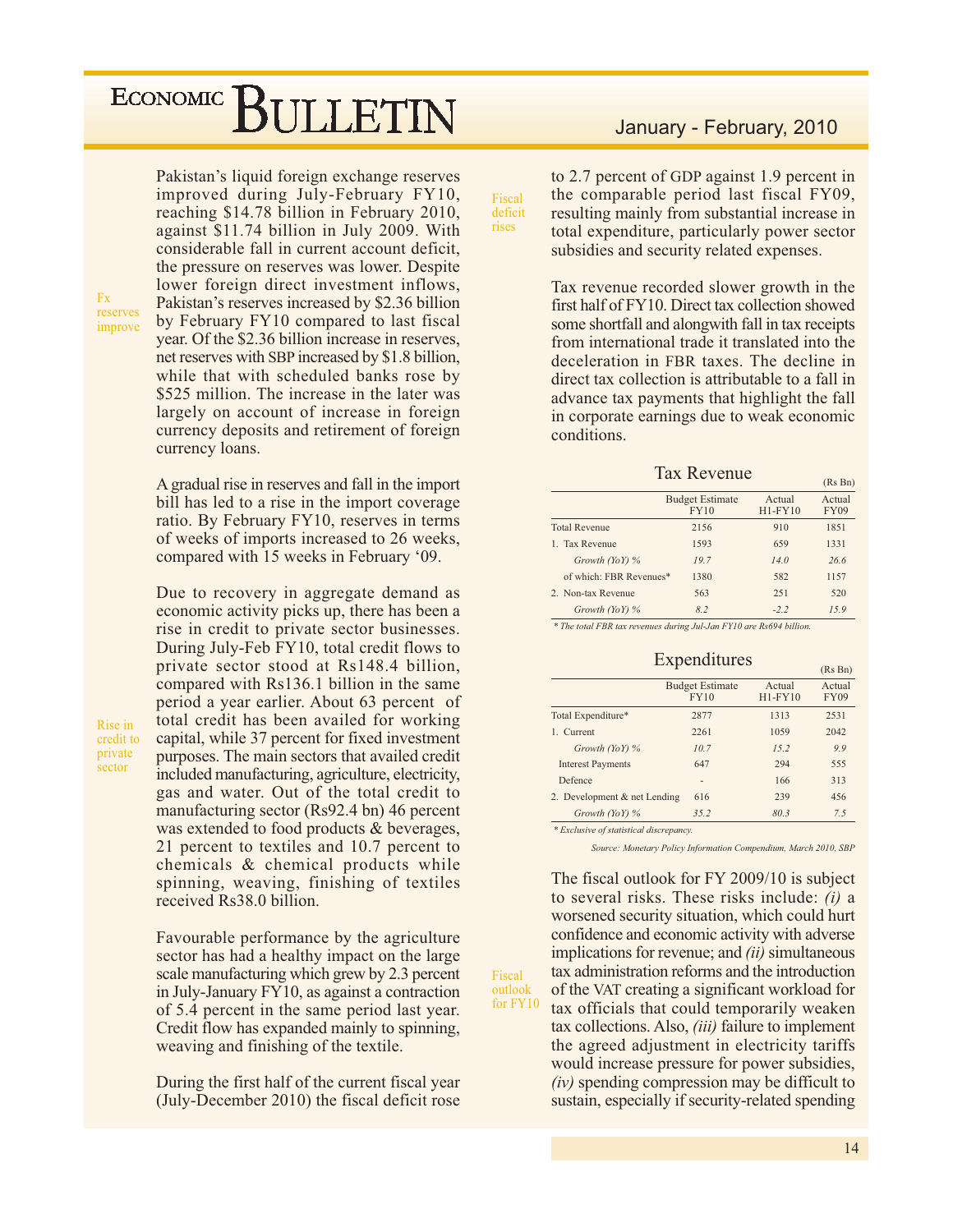pressures increase; and  $(v)$  external financing may be lower than projected, states the IMF Country Report - Pakistan: Third Review Under Standby Arrangement.

The *International Monetary Fund* approved \$8.11 billion Standby Arrangement (SBA) for Pakistan to support the country's economic stabilization programme in November 2008.

In August 2009, the SBA was augmented to about \$11.35 billion. Of this \$3.1 billion became available immediately, while the rest was to be disbursed in phases, subject to quarterly reviews. Total disbursements under the programme is about \$6.54 billion by end December 2009. IMF is expected to disburse its fifth tranche by the end of April. The Federal Value Added Tax Act 2010 has been presented to the Parliament and the four provincial assemblies. Pakistan plans to introduce a broad based VAT by July 1, 2010. This tax is expected to generate some additional revenue by removing domestic zero rating and reducing exemptions to expand the tax base.

 $IMF's$ Stand-by

ment

Arrange-

The country's domestic debt has risen to Rs4.3 trillion at end January 2010. With a sluggish growth in the economy, the domestic debt to GDP ratio stood 28.5 percent. The SBP report Domestic states, 'the rise in domestic debt is mainly debt rises attributed to lower net external financing due to lower than expected disbursements of the pledged foreign financing and increase in the external debt repayments on maturing stocks of the foreign currency bonds.'

> Domestic financing of the budget deficit has seen a change, with increasing share of scheduled banks and non-bank sources. There has been a shift away from central bank borrowing, and the share of domestic debt held by scheduled banks has increased. **Financing through National Saving Schemes** remained almost in tandem with its budgetary estimates for FY10.

> During July-December FY10, Pakistan's external debt rose, as \$4.9 billion were added

## January - February, 2010

to the stock of outstanding debt, resulting in external debt of \$54.39 billion. When foreign External exchange liabilities of \$1.42 billion are added, debt rises the figure of total external debt and liabilities rises to \$55.81 billion.

> The upward trend in external debt in the last few years is primarily due to the widening of fiscal and current account deficits. The global economic crisis affected Pakistan's export earnings, inflow of investment, the country's ability to tap international capital markets and other financial flows, which had helped finance Pakistan's large current account deficits.

> The fall in financial flows affected the country's reserves because of which it faced difficulties to meet its external obligations. Total foreign reserves had fallen from \$15.6 billion in FY07 to \$12.4 billion in FY09.

> Total external debt servicing reached \$2.6 billion in the first half of FY10 against \$2.4 billion in the first half of FY09. Here, principal payment constituted nearly 80 percent of the debt servicing, while interest payments made up for the rest.

#### Pakistan's External Debt and **Liabilities Servicing**

|         | $(5 \text{ Mn})$ |
|---------|------------------|
| H1-FY09 | $H1-FY10$        |
|         | Actual Paid      |
| 1,844.0 | 1,490.5          |
| 301.0   | 264.9            |
| 115.0   | 171.1            |
| 2,260.0 | 2,472.9          |
| 155.0   | 175.2            |
| 2.415.0 | 2.648.1          |
| 1,830.0 | 2,109.3          |
| 585.0   | 538.8            |
|         |                  |

Source: The State of Pakistan's Economy 2nd Quarterly Report 2009-10, SBP

While the economy has shown improvement in key macroeconomic indicators, major challenges persist and are a source of concern. Resurgence of inflationary pressures, energy shortages, unemployment, poverty, low revenue base, dependence on external resources, weak export performance, security issue and law & order are some of the issues confronting the government.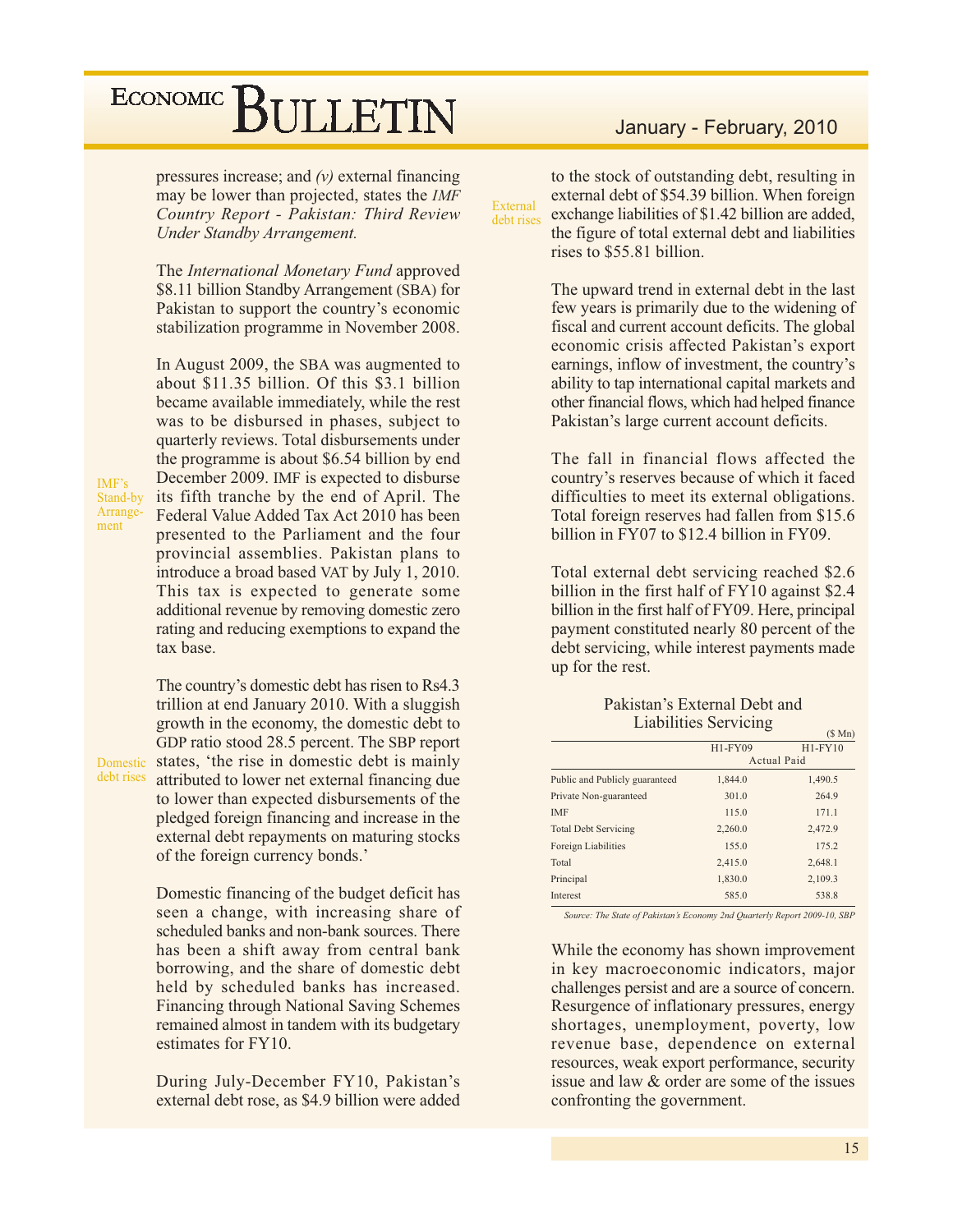## ECONOMIC<sup>]</sup> **BULLETIN**

## January - February, 2010

## **Economy at a Glance**







#### FBR Tax Collection









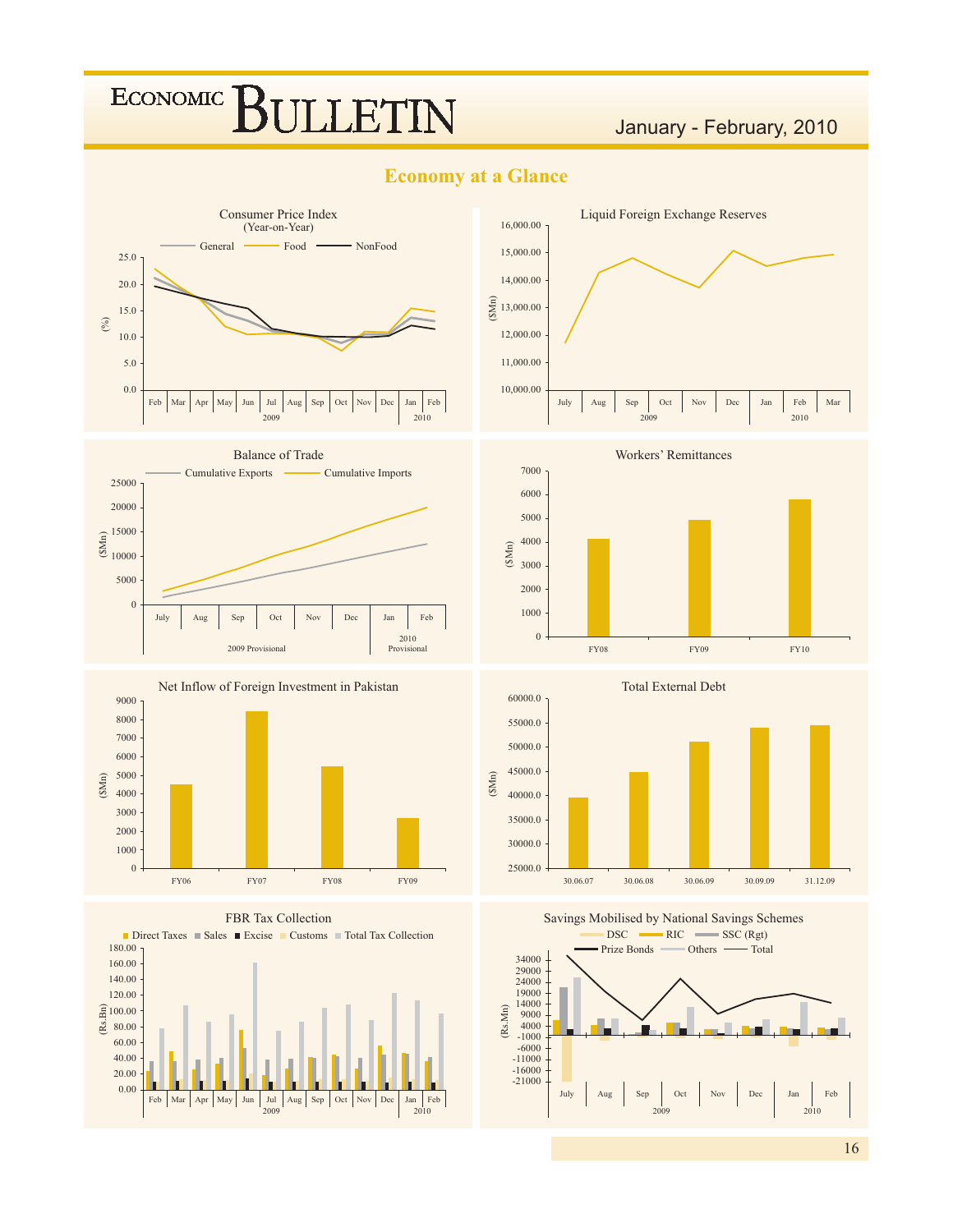|                                                                     |                      |                |                                                        |                                                                     | <b>Commercial Banks' Deposits by</b>             |                                                                                    |                                                                                                                                                |                                                                                                                                                                                                                                                                                             |                                                                                                                                                                                                                                                                                                               | <b>Sectors</b>          |                                                                                                                                                                                                                                                                                                             |                                                                                                                                                                                                                                                                                                                                    |                                                 |                                    |                                                                                                                                        | (Rs. Mn)                                                                                                                                                                                                                                                                                                    |
|---------------------------------------------------------------------|----------------------|----------------|--------------------------------------------------------|---------------------------------------------------------------------|--------------------------------------------------|------------------------------------------------------------------------------------|------------------------------------------------------------------------------------------------------------------------------------------------|---------------------------------------------------------------------------------------------------------------------------------------------------------------------------------------------------------------------------------------------------------------------------------------------|---------------------------------------------------------------------------------------------------------------------------------------------------------------------------------------------------------------------------------------------------------------------------------------------------------------|-------------------------|-------------------------------------------------------------------------------------------------------------------------------------------------------------------------------------------------------------------------------------------------------------------------------------------------------------|------------------------------------------------------------------------------------------------------------------------------------------------------------------------------------------------------------------------------------------------------------------------------------------------------------------------------------|-------------------------------------------------|------------------------------------|----------------------------------------------------------------------------------------------------------------------------------------|-------------------------------------------------------------------------------------------------------------------------------------------------------------------------------------------------------------------------------------------------------------------------------------------------------------|
|                                                                     | 2001                 |                | 2002                                                   |                                                                     | 2003                                             |                                                                                    | 2004                                                                                                                                           |                                                                                                                                                                                                                                                                                             | 2005                                                                                                                                                                                                                                                                                                          |                         | 2006                                                                                                                                                                                                                                                                                                        |                                                                                                                                                                                                                                                                                                                                    | 2007                                            |                                    | 2008                                                                                                                                   |                                                                                                                                                                                                                                                                                                             |
|                                                                     | Private              | Public         | Private                                                | Public                                                              | Private                                          | Public                                                                             | Private                                                                                                                                        | Public                                                                                                                                                                                                                                                                                      | Private                                                                                                                                                                                                                                                                                                       | Public                  | Private                                                                                                                                                                                                                                                                                                     | Public                                                                                                                                                                                                                                                                                                                             | Private                                         | Public                             | Private                                                                                                                                | Public                                                                                                                                                                                                                                                                                                      |
| <b>Public Sector Banks</b>                                          | 263                  | 125            |                                                        |                                                                     |                                                  |                                                                                    |                                                                                                                                                |                                                                                                                                                                                                                                                                                             |                                                                                                                                                                                                                                                                                                               |                         |                                                                                                                                                                                                                                                                                                             |                                                                                                                                                                                                                                                                                                                                    |                                                 |                                    |                                                                                                                                        |                                                                                                                                                                                                                                                                                                             |
| National Bank of Pakistan                                           | 245                  | $\overline{z}$ | $247$<br>$256$<br>$12$                                 | $\frac{6}{2}$ $\frac{1}{2}$ + $\frac{1}{2}$ $\approx$ $\frac{6}{2}$ | $252 + 50$ $-50$ $-50$ $-50$ $-50$ $-50$ $-50$   | $509 - 82527 - 37$                                                                 | $284\n36\n58\n37\n58\n39\n51\n58$                                                                                                              | $\frac{1}{21} \times 10^{11} + 10^{11} + 10^{11} + 10^{11} + 10^{11} + 10^{11} + 10^{11} + 10^{11} + 10^{11} + 10^{11} + 10^{11} + 10^{11} + 10^{11} + 10^{11} + 10^{11} + 10^{11} + 10^{11} + 10^{11} + 10^{11} + 10^{11} + 10^{11} + 10^{11} + 10^{11} + 10^{11} + 10^{11} + 10^{11} + 1$ | $359$<br>$302$                                                                                                                                                                                                                                                                                                | $\overline{6}$ 4 $\%$ % | $\frac{45}{33}$ $\frac{4}{3}$ $\frac{8}{5}$ $\frac{13}{11}$ $\frac{83}{4}$ $\frac{83}{4}$ $\frac{83}{11}$ $\frac{83}{11}$ $\frac{83}{11}$ $\frac{83}{11}$ $\frac{83}{11}$ $\frac{83}{11}$ $\frac{83}{11}$ $\frac{83}{11}$ $\frac{83}{11}$ $\frac{83}{11}$ $\frac{83}{11}$ $\frac{83}{11}$ $\frac{83}{11}$   | $250$ $\degree$ $\degree$ $\degree$ $\degree$                                                                                                                                                                                                                                                                                      | $947 - 513$<br>$123$<br>$135$<br>$155$<br>$155$ | $350^{\circ}$ m $\%$ m $\%$ m $\%$ | $\frac{36}{4}$ $\frac{25}{4}$ $\frac{10}{4}$ $\frac{10}{4}$ $\frac{36}{4}$ $\frac{36}{4}$ $\frac{37}{4}$ $\frac{36}{4}$ $\frac{36}{4}$ | $\frac{1}{33}$ $\frac{1}{33}$ $\frac{1}{33}$ $\frac{1}{33}$ $\frac{1}{33}$ $\frac{1}{33}$ $\frac{1}{33}$ $\frac{1}{33}$ $\frac{1}{33}$ $\frac{1}{33}$ $\frac{1}{33}$ $\frac{1}{33}$ $\frac{1}{33}$ $\frac{1}{33}$ $\frac{1}{33}$ $\frac{1}{33}$ $\frac{1}{33}$ $\frac{1}{33}$ $\frac{1}{33}$ $\frac{1}{33}$ |
| First Women Bank                                                    |                      |                |                                                        |                                                                     |                                                  |                                                                                    |                                                                                                                                                |                                                                                                                                                                                                                                                                                             |                                                                                                                                                                                                                                                                                                               |                         |                                                                                                                                                                                                                                                                                                             |                                                                                                                                                                                                                                                                                                                                    |                                                 |                                    |                                                                                                                                        |                                                                                                                                                                                                                                                                                                             |
| <b>Bank of Punjab</b>                                               | $\Box$               |                |                                                        |                                                                     |                                                  |                                                                                    |                                                                                                                                                |                                                                                                                                                                                                                                                                                             | 43                                                                                                                                                                                                                                                                                                            |                         |                                                                                                                                                                                                                                                                                                             |                                                                                                                                                                                                                                                                                                                                    |                                                 |                                    |                                                                                                                                        |                                                                                                                                                                                                                                                                                                             |
| <b>Bank of Khyber</b>                                               | $\sigma$             |                |                                                        |                                                                     |                                                  |                                                                                    |                                                                                                                                                |                                                                                                                                                                                                                                                                                             |                                                                                                                                                                                                                                                                                                               |                         |                                                                                                                                                                                                                                                                                                             |                                                                                                                                                                                                                                                                                                                                    |                                                 |                                    |                                                                                                                                        |                                                                                                                                                                                                                                                                                                             |
| <b>Privatised Banks</b>                                             | 612                  | 63             | 708                                                    |                                                                     |                                                  |                                                                                    |                                                                                                                                                |                                                                                                                                                                                                                                                                                             |                                                                                                                                                                                                                                                                                                               | $\frac{128}{284}$       |                                                                                                                                                                                                                                                                                                             | $140$<br>$55$<br>$7$                                                                                                                                                                                                                                                                                                               |                                                 |                                    |                                                                                                                                        |                                                                                                                                                                                                                                                                                                             |
| Habib Bank Limited                                                  | 250                  | $\overline{4}$ |                                                        | $\frac{8}{21}$                                                      |                                                  |                                                                                    |                                                                                                                                                |                                                                                                                                                                                                                                                                                             |                                                                                                                                                                                                                                                                                                               |                         |                                                                                                                                                                                                                                                                                                             |                                                                                                                                                                                                                                                                                                                                    |                                                 |                                    |                                                                                                                                        |                                                                                                                                                                                                                                                                                                             |
| United Bank Limited                                                 | 129                  |                | $\overline{141}$                                       |                                                                     |                                                  |                                                                                    |                                                                                                                                                |                                                                                                                                                                                                                                                                                             |                                                                                                                                                                                                                                                                                                               |                         |                                                                                                                                                                                                                                                                                                             |                                                                                                                                                                                                                                                                                                                                    |                                                 |                                    |                                                                                                                                        |                                                                                                                                                                                                                                                                                                             |
| <b>MCB Bank</b>                                                     | 152                  |                | $\overline{13}$                                        | $10\,$                                                              |                                                  |                                                                                    |                                                                                                                                                |                                                                                                                                                                                                                                                                                             |                                                                                                                                                                                                                                                                                                               |                         |                                                                                                                                                                                                                                                                                                             |                                                                                                                                                                                                                                                                                                                                    |                                                 |                                    |                                                                                                                                        |                                                                                                                                                                                                                                                                                                             |
| Allied Bank Limited                                                 | $\overline{\bf 8}$ l |                |                                                        | 20                                                                  |                                                  |                                                                                    |                                                                                                                                                |                                                                                                                                                                                                                                                                                             |                                                                                                                                                                                                                                                                                                               | $\Box$                  |                                                                                                                                                                                                                                                                                                             | 23                                                                                                                                                                                                                                                                                                                                 |                                                 |                                    |                                                                                                                                        |                                                                                                                                                                                                                                                                                                             |
| Domestic Private Banks                                              | 183                  |                | 278                                                    | 35                                                                  | 374                                              |                                                                                    |                                                                                                                                                |                                                                                                                                                                                                                                                                                             | <b>988</b><br>5746<br>2427<br><b>725</b><br>79,79<br>58.24<br>58.24<br>59,79                                                                                                                                                                                                                                  | 173                     |                                                                                                                                                                                                                                                                                                             | $198\,$                                                                                                                                                                                                                                                                                                                            | 1166<br>116.06<br>47.08<br>102.97<br>204.33     | $206$<br>$729$<br>$139$<br>$187$   | $\begin{array}{r} \textbf{1277} \\ \textbf{125.27} \\ \textbf{53.23} \\ \textbf{124.77} \\ \textbf{248.96} \end{array}$                |                                                                                                                                                                                                                                                                                                             |
| Askari Commercial                                                   | 30                   |                | 40                                                     |                                                                     | 45.87                                            |                                                                                    |                                                                                                                                                |                                                                                                                                                                                                                                                                                             |                                                                                                                                                                                                                                                                                                               | 24.29                   |                                                                                                                                                                                                                                                                                                             |                                                                                                                                                                                                                                                                                                                                    |                                                 |                                    |                                                                                                                                        |                                                                                                                                                                                                                                                                                                             |
| Soneri Bank                                                         | 16                   |                |                                                        | $\frac{1.67}{0.13}$                                                 | 24.54                                            | $0.48$<br>3.33                                                                     |                                                                                                                                                |                                                                                                                                                                                                                                                                                             |                                                                                                                                                                                                                                                                                                               |                         |                                                                                                                                                                                                                                                                                                             |                                                                                                                                                                                                                                                                                                                                    |                                                 |                                    |                                                                                                                                        |                                                                                                                                                                                                                                                                                                             |
| Bank Al Habib                                                       |                      |                |                                                        |                                                                     | 40.02                                            | 6.16                                                                               |                                                                                                                                                |                                                                                                                                                                                                                                                                                             |                                                                                                                                                                                                                                                                                                               |                         |                                                                                                                                                                                                                                                                                                             |                                                                                                                                                                                                                                                                                                                                    |                                                 |                                    |                                                                                                                                        |                                                                                                                                                                                                                                                                                                             |
| Bank Al Falah                                                       | 26                   |                |                                                        | $\frac{1.53}{4.65}$                                                 | 48.14                                            | 1.08                                                                               | 61.29<br>30.17<br>52.69<br>54.82                                                                                                               |                                                                                                                                                                                                                                                                                             |                                                                                                                                                                                                                                                                                                               |                         |                                                                                                                                                                                                                                                                                                             | 24.53<br>15.53<br>13.27<br>67.48                                                                                                                                                                                                                                                                                                   |                                                 | 26.98<br>13.07<br>11.65<br>68.85   |                                                                                                                                        |                                                                                                                                                                                                                                                                                                             |
| Union Bank                                                          | 20                   |                |                                                        |                                                                     | 49.31                                            | 1.14                                                                               |                                                                                                                                                |                                                                                                                                                                                                                                                                                             |                                                                                                                                                                                                                                                                                                               |                         |                                                                                                                                                                                                                                                                                                             |                                                                                                                                                                                                                                                                                                                                    |                                                 |                                    |                                                                                                                                        |                                                                                                                                                                                                                                                                                                             |
| Standard Chartered                                                  |                      |                |                                                        |                                                                     |                                                  |                                                                                    |                                                                                                                                                |                                                                                                                                                                                                                                                                                             |                                                                                                                                                                                                                                                                                                               |                         |                                                                                                                                                                                                                                                                                                             |                                                                                                                                                                                                                                                                                                                                    |                                                 |                                    |                                                                                                                                        |                                                                                                                                                                                                                                                                                                             |
| Faysal Bank                                                         | $\overline{6}$       |                |                                                        |                                                                     |                                                  |                                                                                    |                                                                                                                                                |                                                                                                                                                                                                                                                                                             |                                                                                                                                                                                                                                                                                                               |                         |                                                                                                                                                                                                                                                                                                             |                                                                                                                                                                                                                                                                                                                                    |                                                 | $\frac{1}{2.13}$                   |                                                                                                                                        |                                                                                                                                                                                                                                                                                                             |
| Habib Metropolitan Bank                                             | $\overline{17}$      |                | $16$<br>28                                             |                                                                     |                                                  |                                                                                    |                                                                                                                                                |                                                                                                                                                                                                                                                                                             |                                                                                                                                                                                                                                                                                                               |                         |                                                                                                                                                                                                                                                                                                             |                                                                                                                                                                                                                                                                                                                                    | $175.03$<br>97.56<br>106.94                     | 14.12                              |                                                                                                                                        | $7.74$<br>4.00<br>10.58                                                                                                                                                                                                                                                                                     |
| Prime Commercial Bank                                               | 10                   |                | $\overline{12}$                                        |                                                                     |                                                  |                                                                                    |                                                                                                                                                |                                                                                                                                                                                                                                                                                             |                                                                                                                                                                                                                                                                                                               |                         |                                                                                                                                                                                                                                                                                                             |                                                                                                                                                                                                                                                                                                                                    |                                                 |                                    |                                                                                                                                        |                                                                                                                                                                                                                                                                                                             |
| PICIC Comm. Bank                                                    | $\circ$              |                | $\frac{8}{2}$                                          | 9.40<br>0.03<br>0.00<br>0.00                                        | 26.21<br>37.25<br>19.57<br>4.96<br>4.94<br>30.77 |                                                                                    |                                                                                                                                                |                                                                                                                                                                                                                                                                                             |                                                                                                                                                                                                                                                                                                               |                         |                                                                                                                                                                                                                                                                                                             |                                                                                                                                                                                                                                                                                                                                    |                                                 |                                    |                                                                                                                                        |                                                                                                                                                                                                                                                                                                             |
| <b>KASB Bank</b>                                                    |                      |                |                                                        |                                                                     |                                                  |                                                                                    |                                                                                                                                                |                                                                                                                                                                                                                                                                                             |                                                                                                                                                                                                                                                                                                               |                         |                                                                                                                                                                                                                                                                                                             |                                                                                                                                                                                                                                                                                                                                    |                                                 |                                    |                                                                                                                                        |                                                                                                                                                                                                                                                                                                             |
| mybank                                                              | $\circ$              |                |                                                        | 0.11                                                                |                                                  |                                                                                    |                                                                                                                                                |                                                                                                                                                                                                                                                                                             |                                                                                                                                                                                                                                                                                                               |                         |                                                                                                                                                                                                                                                                                                             |                                                                                                                                                                                                                                                                                                                                    |                                                 |                                    |                                                                                                                                        |                                                                                                                                                                                                                                                                                                             |
| Saudi Pak Commercial                                                | $\sim$               |                |                                                        |                                                                     |                                                  |                                                                                    |                                                                                                                                                |                                                                                                                                                                                                                                                                                             |                                                                                                                                                                                                                                                                                                               |                         |                                                                                                                                                                                                                                                                                                             |                                                                                                                                                                                                                                                                                                                                    |                                                 |                                    |                                                                                                                                        |                                                                                                                                                                                                                                                                                                             |
| Meezan Bank                                                         |                      |                |                                                        | $1.25$<br>0.00                                                      | 7.76                                             | $\begin{array}{c} 12866000 \\ 130660000 \\ 140000000 \\ 1400000000 \\ \end{array}$ | $\begin{array}{l} 47.15 \\ 33.00 \\ 33.40 \\ 9.31 \\ 10.00 \\ 10.77 \\ 13.71 \\ 13.71 \\ 13.71 \\ 13.73 \\ 4.91 \\ 4.91 \\ 5.6 \\ \end{array}$ |                                                                                                                                                                                                                                                                                             | $\begin{array}{c} 3.77 \\ 5.77 \\ 5.78 \\ 6.79 \\ 7.79 \\ 8.71 \\ 9.81 \\ 1.21 \\ 1.50 \\ 1.50 \\ 1.51 \\ 1.51 \\ 1.51 \\ 1.51 \\ 1.51 \\ 1.51 \\ 1.51 \\ 1.51 \\ 1.51 \\ 1.51 \\ 1.51 \\ 1.51 \\ 1.52 \\ 1.53 \\ 1.54 \\ 1.55 \\ 1.56 \\ 1.57 \\ 1.59 \\ 1.59 \\ 1.59 \\ 1.59 \\ 1.59 \\ 1.59 \\ 1.59 \\ 1.$ |                         |                                                                                                                                                                                                                                                                                                             |                                                                                                                                                                                                                                                                                                                                    |                                                 |                                    |                                                                                                                                        |                                                                                                                                                                                                                                                                                                             |
| Atlas Bank                                                          |                      |                |                                                        |                                                                     |                                                  |                                                                                    |                                                                                                                                                |                                                                                                                                                                                                                                                                                             |                                                                                                                                                                                                                                                                                                               |                         |                                                                                                                                                                                                                                                                                                             |                                                                                                                                                                                                                                                                                                                                    |                                                 |                                    |                                                                                                                                        |                                                                                                                                                                                                                                                                                                             |
| Samba (Formerly Crescent Bank)                                      |                      |                |                                                        |                                                                     |                                                  |                                                                                    |                                                                                                                                                |                                                                                                                                                                                                                                                                                             |                                                                                                                                                                                                                                                                                                               |                         |                                                                                                                                                                                                                                                                                                             |                                                                                                                                                                                                                                                                                                                                    |                                                 |                                    |                                                                                                                                        |                                                                                                                                                                                                                                                                                                             |
| 月<br>NB                                                             |                      |                |                                                        |                                                                     | $3.47$<br>$3.10$                                 | $0.01$<br>$0.58$                                                                   |                                                                                                                                                |                                                                                                                                                                                                                                                                                             |                                                                                                                                                                                                                                                                                                               |                         |                                                                                                                                                                                                                                                                                                             |                                                                                                                                                                                                                                                                                                                                    |                                                 |                                    |                                                                                                                                        |                                                                                                                                                                                                                                                                                                             |
| JS Bank                                                             |                      |                |                                                        |                                                                     |                                                  |                                                                                    |                                                                                                                                                |                                                                                                                                                                                                                                                                                             |                                                                                                                                                                                                                                                                                                               |                         |                                                                                                                                                                                                                                                                                                             |                                                                                                                                                                                                                                                                                                                                    |                                                 |                                    |                                                                                                                                        |                                                                                                                                                                                                                                                                                                             |
| Arif Habib Bank                                                     |                      |                |                                                        |                                                                     |                                                  | $\mathbf{r}=(\mathbf{r}_1,\ldots,\mathbf{r}_n)$ . $\mathbf{r}_n$                   |                                                                                                                                                |                                                                                                                                                                                                                                                                                             |                                                                                                                                                                                                                                                                                                               |                         | $\begin{array}{c} 1.77 \\ 14.517 \\ 14.62 \\ 15.75 \\ 8.83 \\ 7.83 \\ 8.75 \\ 8.75 \\ 9.75 \\ 1.78 \\ 1.78 \\ 1.78 \\ 1.79 \\ 1.79 \\ 1.78 \\ 1.79 \\ 1.79 \\ 1.79 \\ 1.79 \\ 1.79 \\ 1.79 \\ 1.79 \\ 1.79 \\ 1.79 \\ 1.79 \\ 1.79 \\ 1.79 \\ 1.79 \\ 1.79 \\ 1.79 \\ 1.79 \\ 1.79 \\ 1.79 \\ 1.79 \\ 1.79$ | $\begin{array}{r} \n 1.403 \\  1.403 \\  1.403 \\  1.403 \\  1.403 \\  1.403 \\  1.403 \\  1.403 \\  1.403 \\  1.403 \\  1.403 \\  1.403 \\  1.403 \\  1.403 \\  1.403 \\  1.403 \\  1.403 \\  1.403 \\  1.403 \\  1.403 \\  1.403 \\  1.403 \\  1.403 \\  1.403 \\  1.403 \\  1.403 \\  1.403 \\  1.403 \\  1.403 \\  1.403 \\  $ |                                                 | $1.84$<br>0.03 2 5 6 7 8 9 7       |                                                                                                                                        |                                                                                                                                                                                                                                                                                                             |
| Dubai Islamic Bank                                                  |                      |                |                                                        |                                                                     |                                                  |                                                                                    |                                                                                                                                                |                                                                                                                                                                                                                                                                                             | $\sim 10^{-1}$ and $\sim 10^{-1}$                                                                                                                                                                                                                                                                             |                         |                                                                                                                                                                                                                                                                                                             |                                                                                                                                                                                                                                                                                                                                    |                                                 |                                    |                                                                                                                                        |                                                                                                                                                                                                                                                                                                             |
| Bank Islami Pakistan                                                |                      |                |                                                        |                                                                     |                                                  |                                                                                    |                                                                                                                                                |                                                                                                                                                                                                                                                                                             |                                                                                                                                                                                                                                                                                                               |                         |                                                                                                                                                                                                                                                                                                             |                                                                                                                                                                                                                                                                                                                                    |                                                 |                                    |                                                                                                                                        |                                                                                                                                                                                                                                                                                                             |
| Emirates Global Islamic Bank                                        |                      |                |                                                        |                                                                     |                                                  |                                                                                    |                                                                                                                                                |                                                                                                                                                                                                                                                                                             |                                                                                                                                                                                                                                                                                                               |                         |                                                                                                                                                                                                                                                                                                             |                                                                                                                                                                                                                                                                                                                                    |                                                 |                                    |                                                                                                                                        |                                                                                                                                                                                                                                                                                                             |
| Dawood Islamic Bank                                                 |                      |                |                                                        |                                                                     |                                                  |                                                                                    |                                                                                                                                                |                                                                                                                                                                                                                                                                                             |                                                                                                                                                                                                                                                                                                               |                         |                                                                                                                                                                                                                                                                                                             |                                                                                                                                                                                                                                                                                                                                    |                                                 |                                    |                                                                                                                                        |                                                                                                                                                                                                                                                                                                             |
| All Private Domestic Banks                                          | 795                  | 84             | 986                                                    | 104                                                                 |                                                  | 141                                                                                |                                                                                                                                                | 219                                                                                                                                                                                                                                                                                         |                                                                                                                                                                                                                                                                                                               | 298                     |                                                                                                                                                                                                                                                                                                             | 337                                                                                                                                                                                                                                                                                                                                |                                                 |                                    |                                                                                                                                        |                                                                                                                                                                                                                                                                                                             |
| <b>Foreign Banks</b>                                                | 174                  |                | 176                                                    |                                                                     |                                                  | 40.30                                                                              |                                                                                                                                                | $\bullet$                                                                                                                                                                                                                                                                                   | 1712<br>237<br>83.65<br>652.56                                                                                                                                                                                                                                                                                | $\bullet$               |                                                                                                                                                                                                                                                                                                             | $\mathfrak{g}$                                                                                                                                                                                                                                                                                                                     |                                                 |                                    |                                                                                                                                        |                                                                                                                                                                                                                                                                                                             |
| Standard Chartered                                                  | 56.18                | 0.1            |                                                        | 0.04                                                                |                                                  |                                                                                    |                                                                                                                                                | 1.54                                                                                                                                                                                                                                                                                        |                                                                                                                                                                                                                                                                                                               | $0.56$<br>$1.00$        |                                                                                                                                                                                                                                                                                                             |                                                                                                                                                                                                                                                                                                                                    | $-67.92$<br>86.39                               |                                    |                                                                                                                                        | $0.08$<br>$2.72$                                                                                                                                                                                                                                                                                            |
| Citibank                                                            | 39.32                | 2.18           |                                                        | 0.26                                                                |                                                  |                                                                                    |                                                                                                                                                |                                                                                                                                                                                                                                                                                             |                                                                                                                                                                                                                                                                                                               |                         |                                                                                                                                                                                                                                                                                                             | 0.30                                                                                                                                                                                                                                                                                                                               |                                                 | $0.71$<br>3.90                     | 65.40<br>76.38                                                                                                                         |                                                                                                                                                                                                                                                                                                             |
| RBS (Formerly ABN Amro Bank)                                        | 34.03                | 0.16           | 57.77<br>40.58<br>5.98<br>5.77<br>5.35<br>1.87<br>1.07 | 0.24                                                                | 968<br>188,58<br>57.41<br>51.12<br>7.34          | $\begin{array}{c} 1.15 \\ 0.24 \\ 0.00 \\ 0.00 \\ 1.03 \\ 0.21 \end{array}$        | 1392<br>218<br>74.95 86<br>47.86<br>4.92<br>5.92<br>5.93<br>1.27<br>0.50<br>0.44                                                               | $\begin{array}{l} 1.15 \\ 1.36 \\ 0.36 \\ 0.00 \\ 0.00 \\ 0.00 \\ 0.00 \\ 0.01 \\ 0.00 \\ 1.0 \\ \end{array}$                                                                                                                                                                               |                                                                                                                                                                                                                                                                                                               |                         |                                                                                                                                                                                                                                                                                                             | 1.25                                                                                                                                                                                                                                                                                                                               |                                                 |                                    |                                                                                                                                        |                                                                                                                                                                                                                                                                                                             |
| American Express                                                    | 5.95                 | 0.00           |                                                        |                                                                     |                                                  |                                                                                    |                                                                                                                                                |                                                                                                                                                                                                                                                                                             |                                                                                                                                                                                                                                                                                                               |                         |                                                                                                                                                                                                                                                                                                             |                                                                                                                                                                                                                                                                                                                                    | $-24.91$                                        |                                    |                                                                                                                                        | $\frac{1}{0.90}$                                                                                                                                                                                                                                                                                            |
| HSBC                                                                | 5.83                 | 0.00           |                                                        | $0.00$<br>$0.00$<br>$0.33$                                          |                                                  |                                                                                    |                                                                                                                                                |                                                                                                                                                                                                                                                                                             | $\frac{5.67}{8.60}$                                                                                                                                                                                                                                                                                           |                         |                                                                                                                                                                                                                                                                                                             | 0.00                                                                                                                                                                                                                                                                                                                               |                                                 | 0.49                               | 35.63                                                                                                                                  |                                                                                                                                                                                                                                                                                                             |
| Habib Bank AG Zurich                                                | 16.15                | 0.53           |                                                        |                                                                     | 21.30                                            |                                                                                    |                                                                                                                                                |                                                                                                                                                                                                                                                                                             |                                                                                                                                                                                                                                                                                                               |                         |                                                                                                                                                                                                                                                                                                             |                                                                                                                                                                                                                                                                                                                                    | $\frac{1}{5.10}$                                |                                    |                                                                                                                                        |                                                                                                                                                                                                                                                                                                             |
| Deutsche Bank                                                       | 3.99                 | 0.01           |                                                        |                                                                     | $1.25$<br>0.73                                   |                                                                                    |                                                                                                                                                |                                                                                                                                                                                                                                                                                             | 1.50                                                                                                                                                                                                                                                                                                          |                         |                                                                                                                                                                                                                                                                                                             |                                                                                                                                                                                                                                                                                                                                    |                                                 |                                    |                                                                                                                                        | $_{0.01}^{0.00}$                                                                                                                                                                                                                                                                                            |
| Oman International                                                  | $1.77\,$             | 0.06           |                                                        | 0.07                                                                |                                                  | $0.01$<br>$0.50$                                                                   |                                                                                                                                                |                                                                                                                                                                                                                                                                                             | 0.49                                                                                                                                                                                                                                                                                                          |                         |                                                                                                                                                                                                                                                                                                             | $0.00$<br>$0.00$<br>$1.18$                                                                                                                                                                                                                                                                                                         |                                                 | $0.00$<br>$0.01$<br>$2.25$         |                                                                                                                                        |                                                                                                                                                                                                                                                                                                             |
| Al-Barka Islamic                                                    | 4.73                 | 0.00           |                                                        |                                                                     | 6.13                                             |                                                                                    |                                                                                                                                                |                                                                                                                                                                                                                                                                                             |                                                                                                                                                                                                                                                                                                               |                         |                                                                                                                                                                                                                                                                                                             |                                                                                                                                                                                                                                                                                                                                    | 14.72                                           |                                    | $\begin{array}{l} 10.31 \\ 0.52 \\ 17.02 \\ 12.37 \\ 1.71 \\ \textbf{3474} \end{array}$                                                | $1.32$<br>$2.19$<br>$0.01$                                                                                                                                                                                                                                                                                  |
| <b>Barclays</b>                                                     |                      |                | $\frac{1}{3.01}$                                       | 0.000                                                               |                                                  |                                                                                    |                                                                                                                                                | $-0.00$<br>452                                                                                                                                                                                                                                                                              |                                                                                                                                                                                                                                                                                                               |                         | $1.41$<br>2617                                                                                                                                                                                                                                                                                              |                                                                                                                                                                                                                                                                                                                                    | $\frac{1}{0.98}$                                | $-0.00$                            |                                                                                                                                        |                                                                                                                                                                                                                                                                                                             |
| Bank of Tokyo                                                       |                      | 0.00           |                                                        |                                                                     | $\frac{2.63}{1413}$                              | $0.00$<br>342                                                                      | $\frac{2.11}{1930}$                                                                                                                            |                                                                                                                                                                                                                                                                                             | 0.96                                                                                                                                                                                                                                                                                                          | 0.02                    |                                                                                                                                                                                                                                                                                                             | $0.05$<br>590                                                                                                                                                                                                                                                                                                                      |                                                 |                                    |                                                                                                                                        |                                                                                                                                                                                                                                                                                                             |
| <b>All Banks</b>                                                    | 1233                 | 213            | 1409                                                   |                                                                     |                                                  |                                                                                    |                                                                                                                                                |                                                                                                                                                                                                                                                                                             |                                                                                                                                                                                                                                                                                                               |                         |                                                                                                                                                                                                                                                                                                             |                                                                                                                                                                                                                                                                                                                                    |                                                 |                                    |                                                                                                                                        | 762                                                                                                                                                                                                                                                                                                         |
| - Indicates Banks' Mergers/Acquisitions and setting up of new banks |                      |                |                                                        |                                                                     |                                                  |                                                                                    |                                                                                                                                                |                                                                                                                                                                                                                                                                                             |                                                                                                                                                                                                                                                                                                               |                         |                                                                                                                                                                                                                                                                                                             |                                                                                                                                                                                                                                                                                                                                    |                                                 |                                    | Source: Banks Annual Report:                                                                                                           |                                                                                                                                                                                                                                                                                                             |

January - February, 2010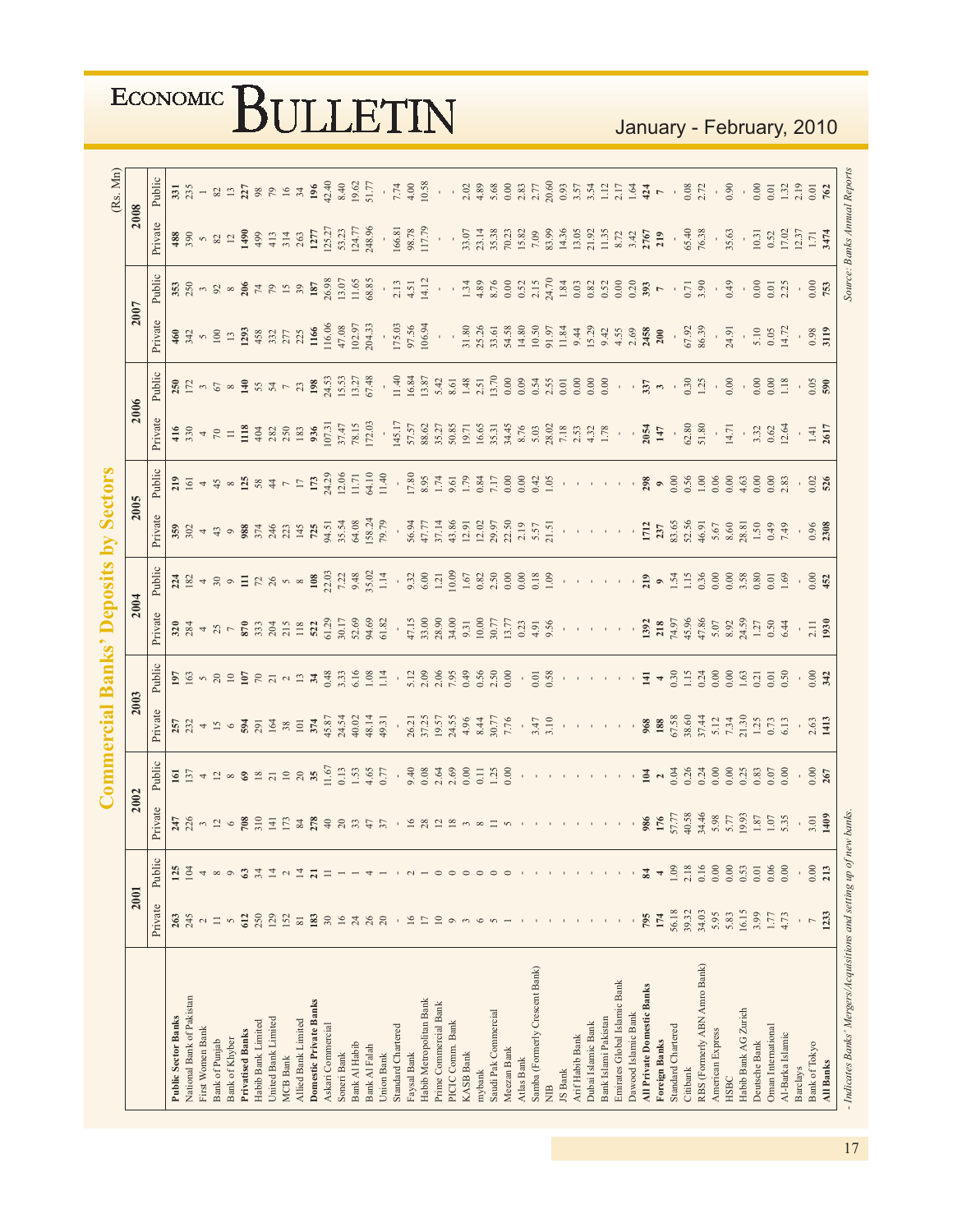## **Market Analysis**

Slump

Mixed

#### Market Review - 1QCY 2010

The market during the first quarter of 2010 (1QCY10) was slightly volatile and directionless for most of the quarter but picked up momentum in March to end on a strong note on the back of net foreign inflows. The market can be segmented into 4 distinct phases: 1) positive start; 2) slump; 3) mixed February and 4) March Madness. Overall, the KSE-100 Index during 1QCY10 jumped by 791 points or 8.4 percent to close the quarter at 10,178 on average daily turnover of 169.13m shares while the KSE-30 Index gained 575 points or 5.8 percent to 10,425. The net inflow of foreign funds in the market during the quarter according to the SCRA figures comes to US\$132.52m while the fiscal year to date net inflow stands at US\$392.52m.

#### The Market - January to March 2010



In the first 3 weeks of the new year, the KSE-100 Index made a gradual ascent towards the 10,000 plateau. The Index gained 567 points or around 6 percent to close at 9,954 on January 19. The buying activity was mainly concentrated in second and third tier stocks. but near the end of the second week, there was some foreign buying interest in KSE-100 Index heavyweight stocks such as OGDC, PPL and PTCL. Investor sentiment was buoyed by the improvement in selected macroeconomic indicators such as continued declining trend in inflation, trade deficit and higher overseas remittances. In addition, the SBP 1QFY10 Economic Review contained no negative surprises on the economy, but still identified

Positive start

possible risks to the economic performance going into the second half of the fiscal year.

The third week of the month began on a bit of sour note due to the interview of the federal Finance Minister Shaukat Tareen conducted by one of the major local channels alluding to the introduction of a capital gains tax on stocks in the next fiscal year. This led to some profit taking on January 18. Fortunately, the market sentiments witnessed a turnaround the next day, as the KSE-100 Index broke the 10,000-barrier during intraday trading on January 19 for the first time in 17 months.

From January 19 to 28, the KSE entered into a slump in which the KSE-100 Index shed 374 points or nearly 5 percent to 9,579.

The market remained flat for the rest of the third week of January, as the activity was mainly concentrated in lower tier stocks while the Index heavyweights moved to the background. In addition, the detailed judgment on the NRO was released by the Supreme Court on January 19, which added to the political uncertainty, as it did not specifically address the issue of Presidential immunity.

The final week of January saw a continuation of the range bound and cautious trend that began in the end of the previous week. Political uncertainty and the expectation of little or no change in the Monetary Policy Statement were the main factors behind the lackluster activity. In addition, the earnings announcements of some of the Index heavyweights had been below market expectations.

The market was erratic with no sense of direction, as trading activity was concentrated in lower tier stocks. The KSE-100 Index was February relatively unchanged from last month as it gained only 43 points or 0.45 percent during February 2010 to close at 9,657.

> During the first two weeks of the month, the KSE-100 Index was mainly dull and lackluster,

18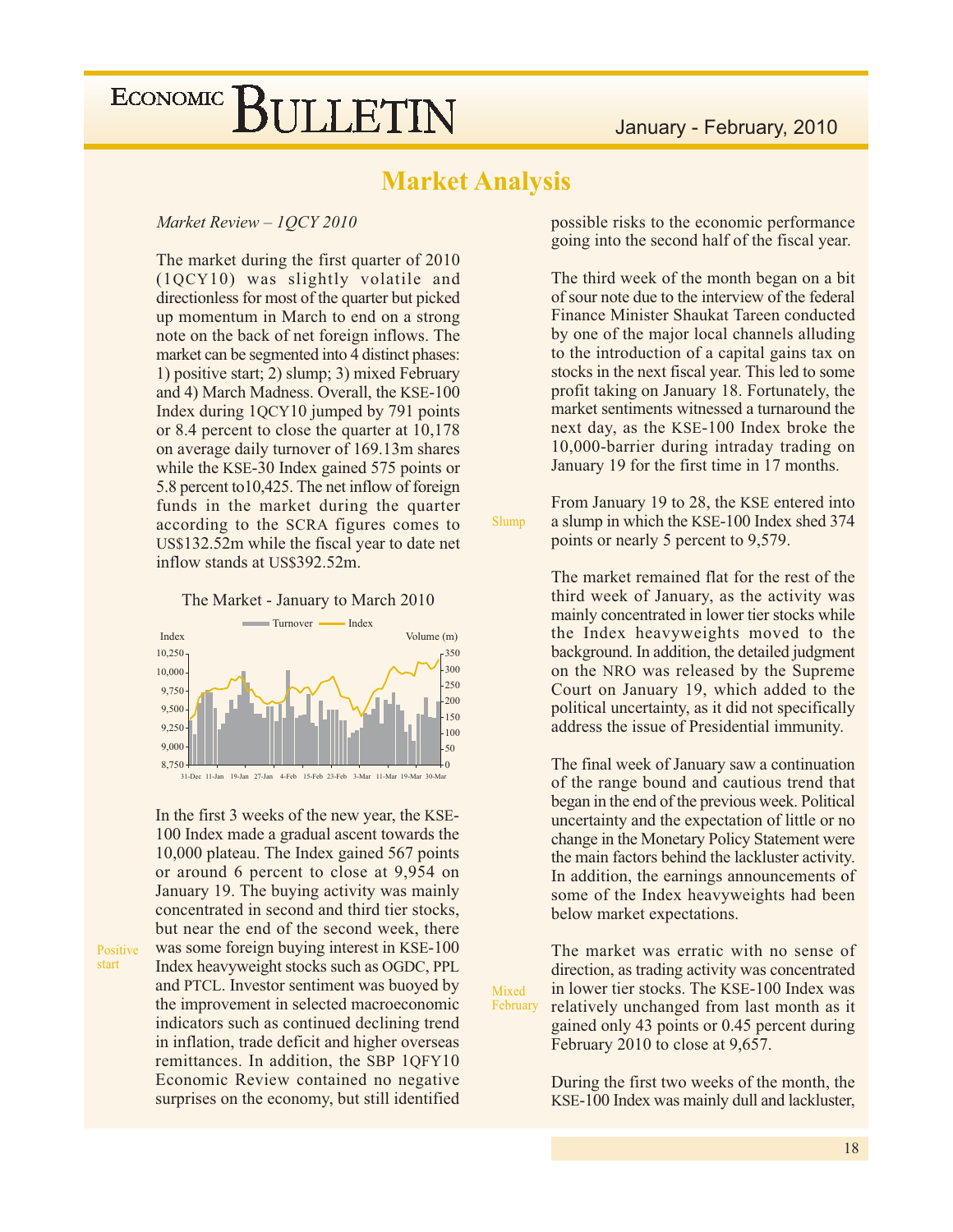as the most of the trading activity was concentrated in lower tier stocks. The Index heavyweights witnessed limited investor interest despite some of them posting solid quarterly/annual results. As expected, the SBP did not slash the policy rate any further and so, there was not much adverse reaction by investors to this decision.

Some macroeconomic indicators continue to show improvement such as the decline in the 7mFY10 trade deficit by 22 percent YoY to US\$ 10.825bn and increase in 7mFY10 workers' remittances by 21.5 percent YoY to US\$ 5.198bn. However, the January 2010 CPI inflation data served as a dampener for the equity markets, as it displayed a rising trend for the third consecutive month at 13.68 percent YoY and average CPI of 10.79 percent for  $7mFY10$ .

The beginning of the third week saw the attention of the capital markets as well as the whole country focused on the judicial crisis that started on February 13. The KSE-100 Index shed 104 points on February 15, the first trading day after the issue of the notice. Tensions were high between the judiciary and the government, but fortunately, the matter was resolved when the Prime Minister acquiesced to the Chief Justice's recommendations on February 18. The KSE-100 Index increased by 187 points from February 15 to 18 to 9,889.

From February 18 to 22, the KSE-100 Index was inching towards the 10,000-plateau because of better than expected results and/or payout announced by PSO and HBL and a compromise reached between the KSE and the Finance Minister over the implementation of capital gains tax (CGT) starting from FY11. Yet, the momentum to cross the psychological level of 10,000 lost some steam for the remainder of the month and the market became morose due to the sudden resignation of the Shaukat Tarin as the Finance Minister on February 23. This caused some uncertainty regarding the state of the compromise over

## January - February, 2010

the CGT issue and overall economic policy direction, as a successor was not named immediately.

The first few days of the month saw the KSE-100 Index following the same sluggish pattern that was witnessed near the end of February. The circular debt issue and its ramifications on the profitability and dividend payout of major stocks such as OGDC, PPL and PSO had a negative impact on share prices. Fortunately, the lackluster activity did not continue for long, as the Index began to rally and inch towards the 10,000 psychological barrier over the next 10 days.

March

**Madness** 

The KSE-100 Index gained 606 points from March 3 to 12 to close at 10,025, the first time the benchmark index closed above 10,000 in the last 17 months. The main impetus behind this achievement was the net inflow of foreign funds in the equity bourses that went towards purchasing of heavyweight stocks in sectors such as oil, banking and chemicals. In addition, there was improvement reported in macroeconomic indicators such as workers' remittances and the continued reduction in the trade deficit.

The third week of March saw the KSE-100 Index trading in a narrow band due to profit taking and concerns over the circular debt issue. Fortunately, the market snapped out of its sluggishness during the following week on the back of positive news flow regarding the Pakistan-U.S. strategic dialogue that was held in Washington during the middle of the week. Appreciation was expressed by the U.S. over Pakistan's efforts in fighting the war on terrorism and also, U.S. officials made commitments to aid Pakistan in its energy crisis.

Earlier in the week, a roadshow was held in New York to highlight Pakistani equity markets in which the KSE Managing Director was a participant. The KSE Managing Director later met the President of MSCI Index and other leading portfolio managers resulting in speculation among investors that Pakistan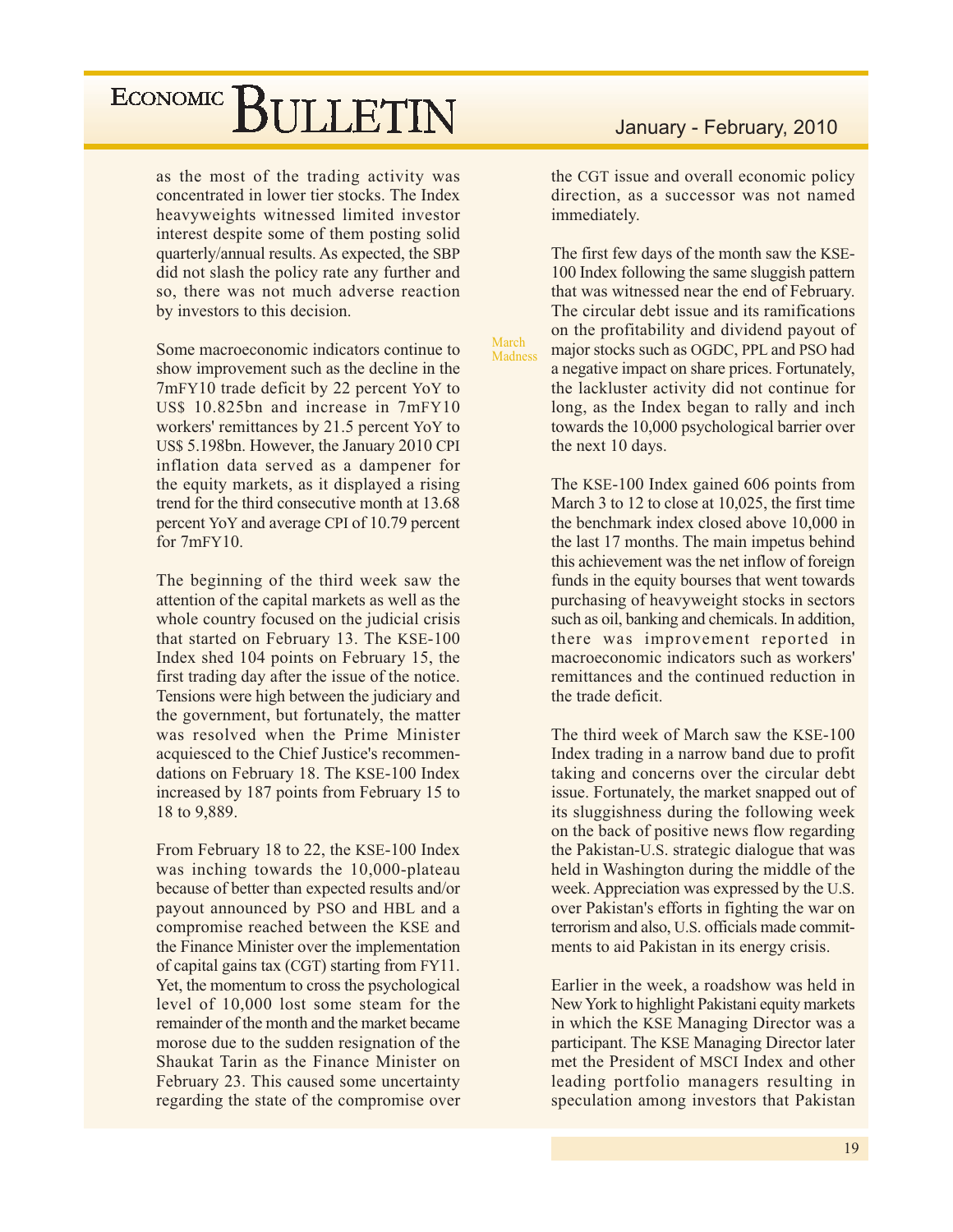may return to the MSCI emerging market index. The KSE-100 Index gained 137 points from March 19 to 26 to close at 10,137. The last 3 trading days of the month saw the Index end on a strong note due to buying interest in selective Index heavyweight stocks.

Regional valuation

Looking

ahead

The Pakistan market PE at 7.61x is trading at a 42 percent discount to the regional average of 13.13x. Based on dividend yield, Thailand is the most attractive at 9.00 percent followed by Pakistan at 6.04 percent while the regional average is 2.70 percent.

#### **Regional Valuation Comparison**

|             | 12m F      | 12m F                  |
|-------------|------------|------------------------|
| Country     | <b>PEx</b> | Dividend Yield $(\% )$ |
| China       | 16.04      | 1.06                   |
| Hong Kong   | 13.70      | 2.32                   |
| India       | 14.66      | 1.10                   |
| Indonesia   | 13.48      | 1.45                   |
| Malaysia    | 13.29      | 2.88                   |
| Pakistan    | 7.61       | 6.04                   |
| Philippines | 12.19      | 2.37                   |
| Singapore   | 13.37      | 2.98                   |
| South Korea | 9.53       | 1.35                   |
| Taiwan      | 14.16      | 2.52                   |
| Thailand    | 10.87      | 9.00                   |

Source: Thomson One Analytics, Date: August 18, 2010

With the federal budget for FY11 expected to be presented in the National Assembly in mid-May, most investors would be focusing on this event to see what economic direction the government takes under the stewardship of the new finance advisor Dr. Abdul Hafeez Sheikh. The investor community would be interested to see if Dr. Sheikh would levy a

## January - February, 2010

capital gains tax on shares as per the compromise reached between the KSE and his predecessor Shaukat Tarin back in February. In the run-up to the budget, the market activity could be guarded.

On March 26, the IMF decided to postpone indefinitely the disbursement of the 5th tranche of US\$ 1.2bn, as the Executive Board meeting of March 31 was postponed. The major stumbling block appears to be the presentation of the draft law on VAT in the Punjab Assembly as the other provincial assemblies have already introduced the draft law. Hopefully, this snag would be cleared soon as this disbursement is vital as workers' remittances are showing a declining trend over the last couple months. The meeting has been rescheduled for mid-April. In addition, the global economy is expected to recover this year that could place further upward pressure on prices of major commodities and crude oil that would lead to strain on the balance of payments front and inflation for the Pakistani economy.

On the domestic political front, the introduction and timely passage of the 18th Amendment bill would go a long way to providing the country much needed political stability and harmony. We expect the capital markets to respond positively to such an outcome, as the government would be able to focus on the important issues such as economic uplift, poverty alleviation and improving the law and order situation.

> (Contributed by Taurus Securities Ltd, a subsidiary of National Bank of Pakistan)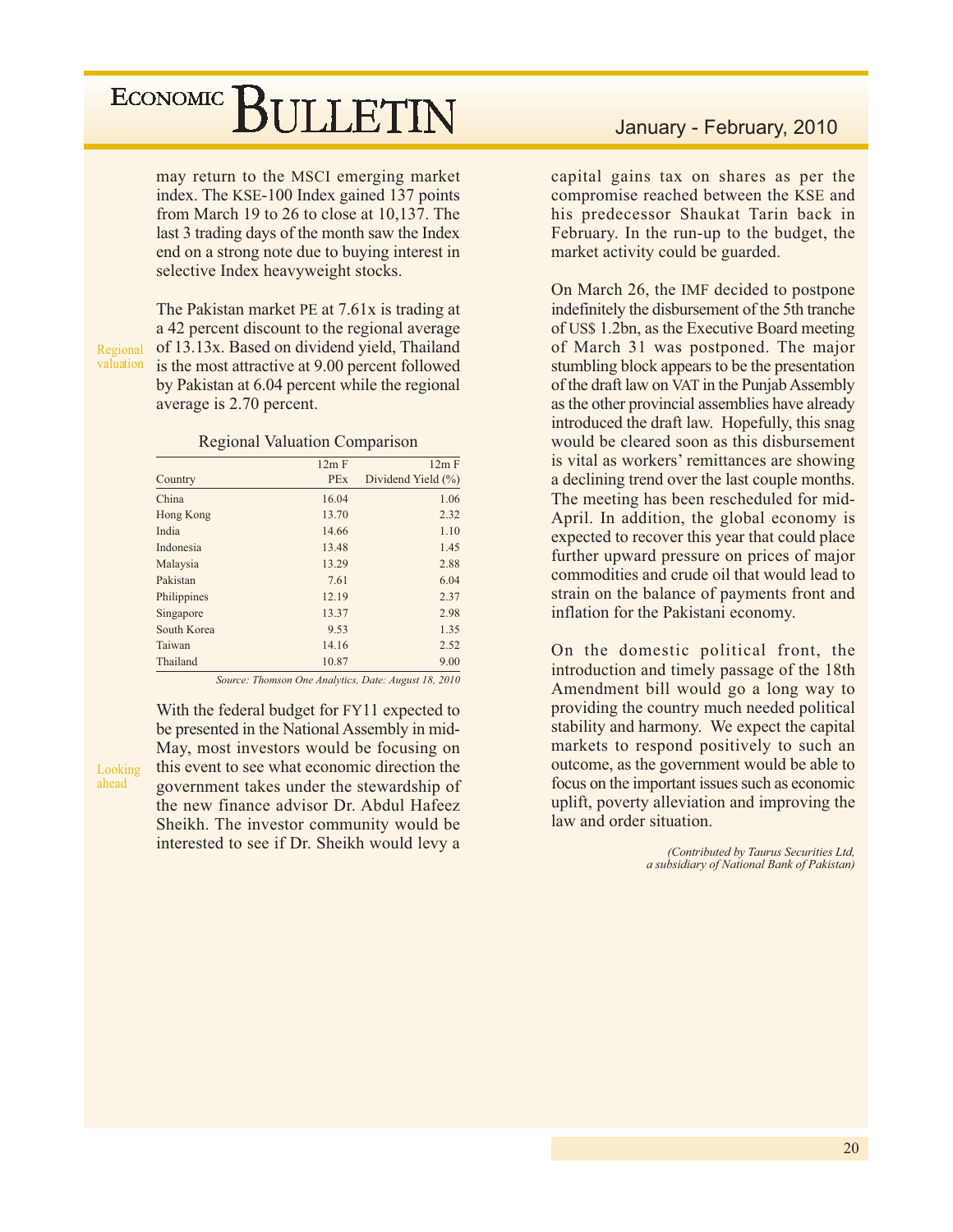## **Book/Report Reviews**

Social Development in Pakistan Annual Review 2007-08 Women at Work **Social Policy and Development Centre** 

The Social Policy and Development Centre in their annual reviews launched in 1998 have dealt with various socioeconomic issues over the years. This year's report deals with the subject of *women at work* and analyses the various aspects of women employment in the country.

It is seen that women have low participation in the labour force, have higher unemployment rates when compared to men, many are employed as unpaid family workers, there are large gender wage gaps, and their wages are less than those of males even with the same level of education and experience and working conditions are unfavourable.

In Pakistan almost three fourths of female workers are engaged in agriculture, mainly in activities related to livestock. In the formal sector the share of female employment is low, at only about 7 percent and declining. The transition of the female labour force from traditional agricultural activities to the informal sector and to the formal sector in urban areas has not taken place.

There is limited entry of educated females into employment, which implies strong gender discrimination in the labour market. Women at work have largely been unable to convert employment into a means of social and economic empowerment. Majority of them remain engaged in low paid work.

The Report has provided a strategy for promoting women at work. This would focus on implementation of policies that facilitate women's entry in various economic activities as well as reforms that protect the existing female workforce and improve their working conditions.

The strategy has many elements, which includes among others, policies for boosting

agricultural growth, especially in female labour-intensive activities; facilitating access to credit for women; fiscal incentives for women's labour market participation; reforms in the labour law which would improve the workplace environment, female specific labour policies which would encourage women's employment; HR initiatives like investing in higher education for women, a higher share of scholarships for female students alongwith vocational training and providing social protection through various schemes like employment guarantee scheme, internship opportunities and school nutrition programmes for girls.

The Evolution of Development Policy A Reinterpretation Syed Nawab Haider Nagvi Oxford University Press 2010

This book has traced the evolution of development policy since 1950, when the business of development began in right earnest, down to the present. It relies heavily on the author's perceptions of reality that were formed during his extensive visits to Thailand, the Philippines, Malaysia, South Korea, Singapore and China.

The developing world today is better off than it was in the past partly due to the development efforts made in the first three decades of development and partly because of human development advancements. It further shows that the overall picture could have been better still if the incidence of high growth and significant poverty reduction had been greater across countries and across income classes within countries and if the development policy had not undergone sudden change of course in the last quarter of a century or so.

The major themes analyzed at length in this book, which have dominated the evolution of development policy are:  $(a)$  The Traditional Development Paradigm aimed to maximize growth of per capita income. It understood the key factors that accelerate economic growth, reduce poverty, and facilitate the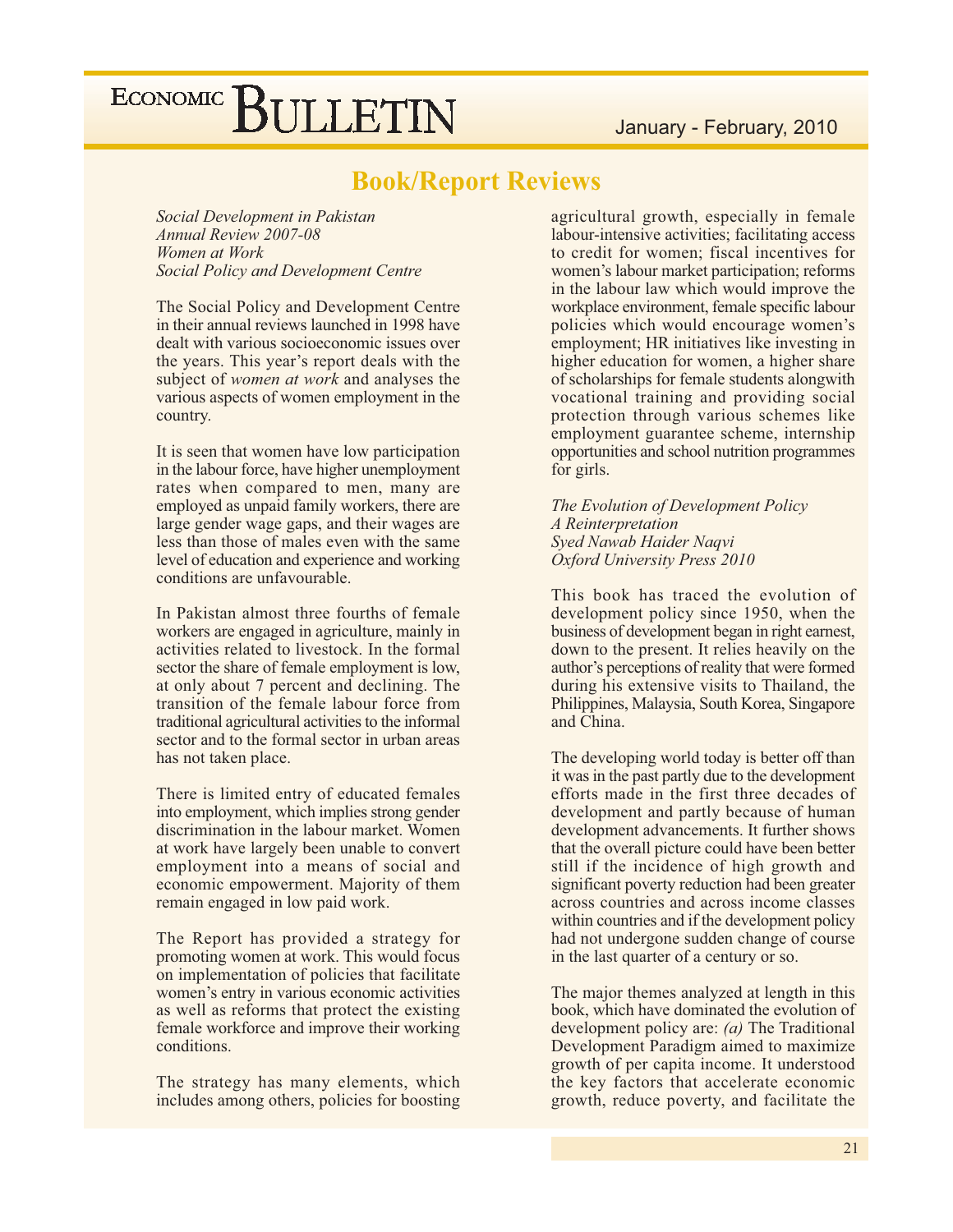emergence of a strong middle class. It emphasized government supported import substituting industrialisation to give priority to expanding the domestic market with a view to broadening the domestic production and export base.

(b) The Liberalist Paradigm radically shifted the policy focus to sustainable growth of per capita income within the binding constraints of macroeconomic stability and market friendly reforms.  $(c)$  The anti-Liberalist Consensus proved that when markets are incomplete and information is imperfect, unfettered markets produce sub-optimal solutions. (d) The Human Development Paradigm, has redirected development policy to maximize human development by expanding social expenditures on education and health. This book has emphasized the need for a new Development Paradigm. The proposed paradigm should focus on maximizing 'inclusive growth' that pursues growth, equity and poverty reduction simultaneously.

A Concise History of Pakistan M. R. Kazmi **Oxford University Press 2009** 

This book is a concise history of Pakistan; covering the ancient and medieval history of the region, the muslim revival movements, the political struggle, the Pakistan Movement, and the political history of the state where the author writes about the early problems the nation faced at the time of establishment, the experiment with democracy, the various military regimes. Besides the political history, the author writes about the constitutional. cultural, diplomatic, institutional and the economic history. It also has personality profile of individuals who have played a part in shaping the course of events.

In Part-V of the book, *Political History of the* State, personality profile discussed are of M. A. Jinnah, Liaquat Ali Khan, H. S. Suhrawardy, M. Ayub Khan, Sheikh Mujibur-Rehman, Z. A. Bhutto, Benazir Bhutto; in the section on Economic History the personality profile is of Mahbub-ul-Haq; Abul

## January - February, 2010

Kalam Azad and Hasrat Mohani are included in the section of *Pakistan Movement*, while profile of Gandhi, Chaudhary Rahmat Ali, Nehru and Raja of Mahmudabad form part of the History of Political Struggle.

The earlier part of the book talks about ancient and medieval history, the muslim revival movement and the history of the political struggle. Part-IV of the book is about the history of the Pakistan Movement, beginning with the two nation theory, it goes on to mention the Cripps Mission 1942, the Quit India Movement 1942, Simla Conference and the 1945 Elections, Cabinet Mission Plan 1946, the Partition Plan, The Radcliffe Award and the role of majority provinces.

The early problems encountered at the time of establishment of Pakistan have been discussed. The Indus Water Dispute had its origins in the Radcliffe Awards. Just as the award of Gurdaspur to India was responsible for giving India access to Kashmir, the award of Ferozepur and Zira to India resulted in the Canal Water dispute. All three were muslim majority districts and were given to India.

Military regimes of Ayub Khan and Yahya Khan were followed by the first PPP Government of Z. A. Bhutto (1971-1977). He was removed from office by General Ziaul Haq who staged a coup and ruled for 11 years (1977-88). He supported Islamisation and imposed Zakat and Ushr Ordinance and introduced Islamic punishments. Later during his tenure a parliament based on non-party polls was ushered in. In May 1988 Ziaul Haq dissolved the national assembly and dismissed the prime minister.

There was a democratic interim between 1988-1999, after which the country witnessed another military regime of General Musharraf.

One of the chapters of the book discusses Pakistan's international relations – its relations with the US, China, Soviet Union, UK and with the SAARC countries.

There are two chapters in the book devoted to culture and to language and literature.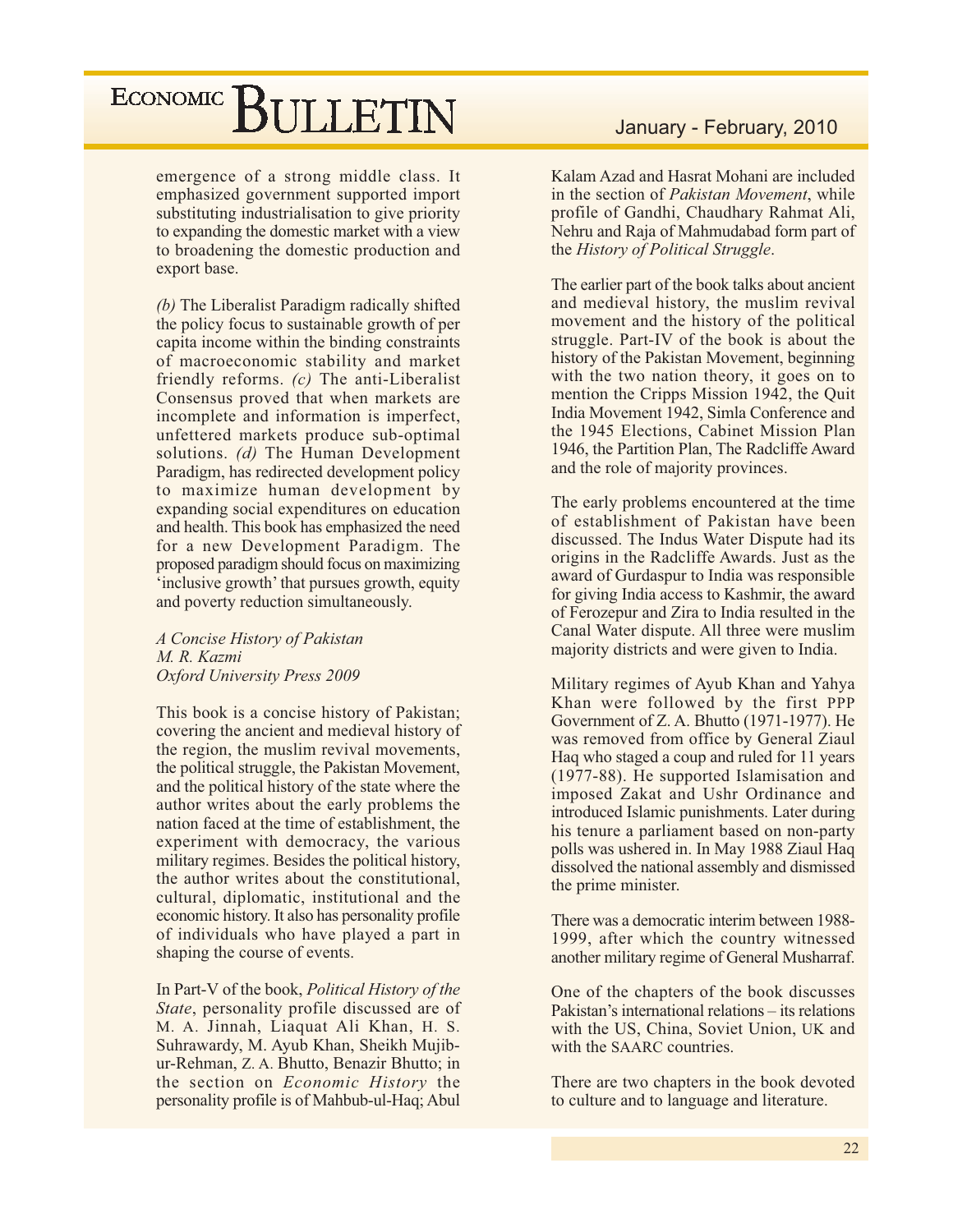## January - February, 2010

# *Pakistan Economy – Key Economic Indicators*

|                               | Unit            | 2001-02 | 2002-03 | 2003-04 | 2004-05 | 2005-06 | 2006-07 | 2007-08 | 2008-09 |
|-------------------------------|-----------------|---------|---------|---------|---------|---------|---------|---------|---------|
| <b>Output and Prices</b>      |                 |         |         |         |         |         |         |         |         |
| GNP Size (MP)                 | Rs.bn           | 4476    | 5027    | 5765    | 6634    | 7773    | 8831    | 10494   | 13503   |
| GDP Size (FC)                 | Rs.bn           | 4146    | 4534    | 5250    | 6123    | 7158    | 8235    | 9962    | 12459   |
| Income Per Capita             | \$              | 504     | 579     | 669     | 733     | 836     | 921     | 1042    | 1046    |
| Real Growth                   | $(^{0}_{0})$    |         |         |         |         |         |         |         |         |
| <b>GNP</b>                    |                 | 5.1     | 7.9     | 6.4     | 8.3     | 5.6     | 6.7     | 4.1     | 2.6     |
| <b>GDP</b>                    |                 | 3.1     | 4.7     | 7.5     | 9.0     | 5.8     | 6.8     | 4.1     | 2.0     |
| Agriculture                   |                 | 0.1     | 4.1     | 2.4     | 6.5     | 6.3     | 4.1     | 1.1     | 4.7     |
| Manufacturing                 |                 | 4.5     | 6.9     | 14.0    | 15.5    | 8.7     | 8.3     | 4.8     | $-3.3$  |
| <b>Services Sector</b>        |                 | 4.8     | 5.2     | 5.8     | 8.5     | 6.5     | 7.0     | 6.6     | 3.6     |
| Prices                        |                 |         |         |         |         |         |         |         |         |
| Consumer Price Inflation*     | (%)             | 3.5     | 3.1     | 4.6     | 9.3     | 7.9     | 7.8     | 12.0    | 20.8    |
| Wholesale Price Inflation*    | $(\%)$          | 2.1     | 5.6     | 7.9     | 6.8     | 10.1    | 6.9     | 16.4    | 18.2    |
| Food Inflation*               | $(\%)$          | 2.5     | 2.8     | 6.0     | 12.5    | 6.9     | 10.3    | 17.6    | 23.7    |
| Non Food Inflation*           | $(\%)$          | 4.2     | 3.3     | 3.6     | 7.1     | 8.6     | 6.0     | 7.9     | 18.4    |
| Core Inflation*               | $(\%)$          | 2.0     | 2.5     | 3.8     | 7.2     | 7.5     | 5.9     | 8.4     | 18.1    |
| Gold Tezabi (Karachi)         | Rs./10 grams    | 5865    | 6378    | 7328    | 8216    | 10317   | 12619   | 16695   | 22195   |
| Motor Gasoline Premium        | Rs/Ltr          | 31.60   | 33.08   | 33.91   | 40.75   | 55.21   | 56.09   | 57.83   | 61.12   |
| Kerosene oil                  | Rs/Ltr          | 18.58   | 22.48   | 24.95   | 29.11   | 36.19   | 39.09   | 43.44   | 60.62   |
| Diesel                        | Rs/Ltr          | 16.70   | 21.15   | 22.72   | 26.50   | 36.45   | 38.40   | 40.97   | 54.95   |
| <b>GDP</b> Deflator           | $\%$            | 2.49    | 4.42    | 7.74    | 7.02    | 10.5    | 7.70    | 16.21   | 22.62   |
| <b>Savings and Investment</b> |                 |         |         |         |         |         |         |         |         |
| National Savings              | $%$ GDP         | 18.4    | 20.6    | 17.9    | 17.5    | 17.7    | 17.4    | 13.4    | 14.3    |
| <b>Domestic Savings</b>       | $%$ GDP         | 17.9    | 17.4    | 15.7    | 15.4    | 15.7    | 15.6    | 11.3    | 11.2    |
| <b>Gross Fixed Investment</b> | $%$ GDP         | 15.5    | 15.3    | 15.0    | 17.5    | 20.5    | 20.9    | 20.4    | 18.1    |
| Public                        | $%$ GDP         | 4.1     | 3.9     | 4.0     | 4.3     | 4.8     | 5.6     | 5.4     | 4.9     |
| Private                       | $\%GDP$         | 11.2    | 11.2    | 10.9    | 13.1    | 15.7    | 15.4    | 15.0    | 13.2    |
| <b>Public Finance</b>         |                 |         |         |         |         |         |         |         |         |
| Revenue Receipts              | $%$ GDP         | 14.1    | 14.5    | 13.5    | 13.5    | 13.4    | 14.0    | 13.6    | 13.6    |
| <b>Tax Revenue</b>            | $%$ GDP         | 10.4    | 10.9    | 10.3    | 9.5     | 9.4     | 9.7     | 9.8     | 9.0     |
| <b>Total Expenditure</b>      | $%$ GDP         | 21.6    | 17.9    | 15.9    | 15.4    | 15.6    | 15.7    | 18.7    | 16.1    |
| <b>Fiscal Deficit</b>         | $%$ GDP         | 4.3     | 3.7     | 2.4     | 3.3     | 4.3     | 4.3     | 7.5     | 4.3     |
| Domestic Debt                 | Rs.bn           | 1718    | 1854    | 1979    | 2150    | 2322    | 2601    | 3266    | 3853    |
| Funded                        | % Domestic Debt | 53.9    | 51.0    | 54.6    | 59.4    | 62.0    | 63.9    | 68.8    | 67.0    |
| Non Funded                    | % Domestic Debt | 46.1    | 49.0    | 45.4    | 40.6    | 38.0    | 36.1    | 31.2    | 33.0    |
| <b>FBR</b> Tax Collection     | Rs.bn           | 404     | 461     | 521     | 590     | 713     | 847     | 1007    | 1157    |
| <b>Direct Taxes</b>           | $%$ share       | 35.3    | 33.0    | 31.7    | 31.0    | 31.6    | 39.4    | 38.5    | 38.0    |
| <b>Indirect Taxes</b>         | $%$ share       | 64.7    | 67.0    | 68.3    | 69.0    | 68.4    | 60.6    | 61.7    | 62.0    |
| <b>Monetary Sector</b>        |                 |         |         |         |         |         |         |         |         |
| Net Domestic Assets (NDA)**   | Rs.bn           | 1531    | 1539    | 1903    | 2329    | 2697    | 3080    | 4022    | 4620    |
| Net Foreign Assets (NFA)**    | Rs.bn           | 231     | 540     | 583     | 637     | 710     | 985     | 667     | 517     |

*MP*=Market Prices FC=Factor Cost \* Period Average